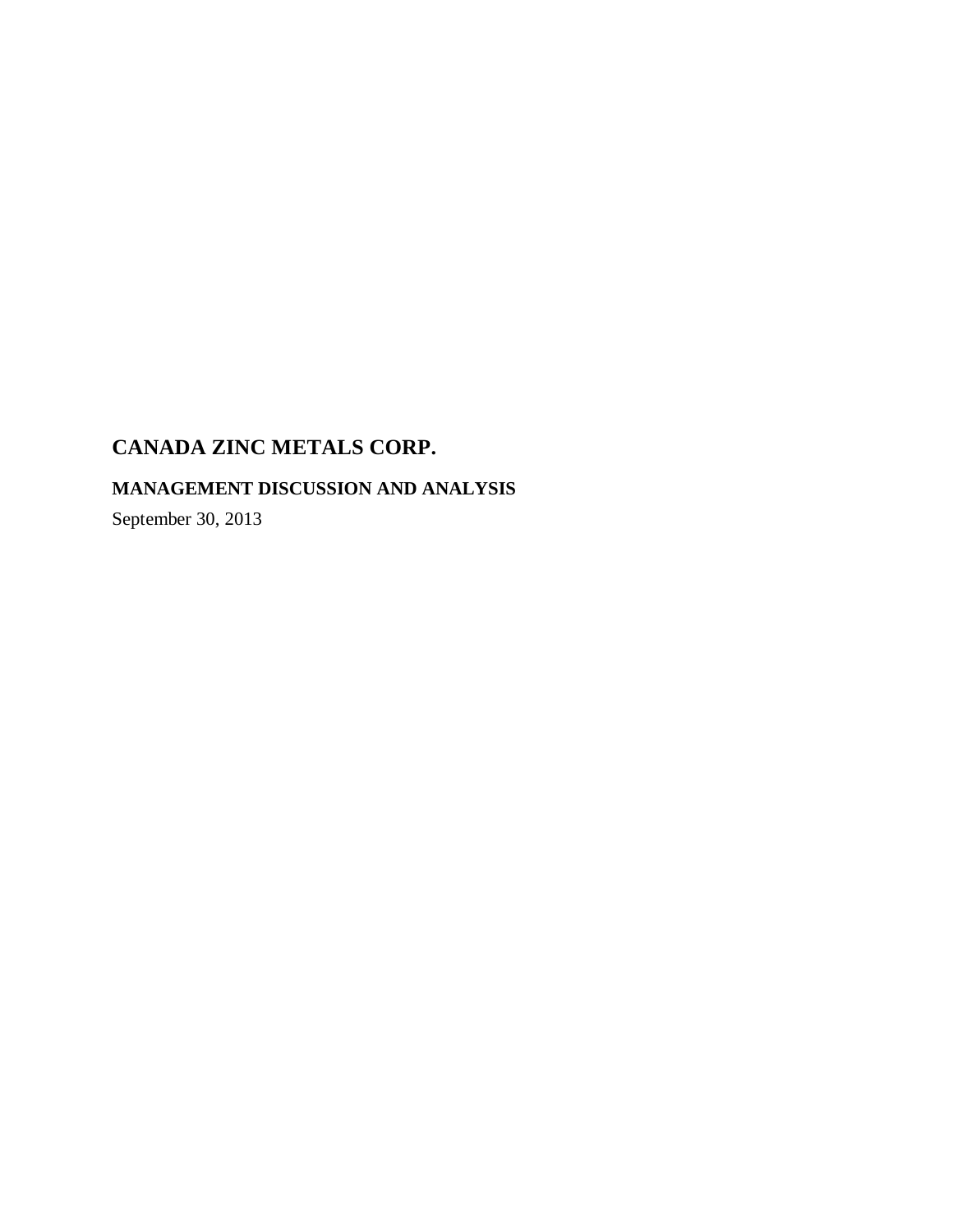Management Discussion and Analysis, page 1 September 30, 2013

#### **1.1 Date**

This Management Discussion and Analysis ("MD&A") of Canada Zinc Metals Corp. ("Canada Zinc Metals" or the "Company") has been prepared by management as of November 28, 2013 and should be read in conjunction with the condensed consolidated interim financial statements and related notes thereto of the Company for the three months ended September 30, 2013 and 2012, and the consolidated audited financial statements and related notes thereto of the Company for the years ended June 30, 2013 and 2012, which were prepared in accordance with International Financial Reporting Standards ("IFRS") as issued by the International Accounting Standards Board ("IASB") and International Financial Reporting Interpretations Committee ("IFRIC").

The Company is presently a "Venture Issuer", as defined in NI 51-102.

This MD&A may contain "forward-looking statements" which reflect the Company's current expectations regarding the future results of operations, performance and achievements of the issuer, including potential business or mineral property acquisitions and negotiation and closing of future financings. The issuer has tried, wherever possible, to identify these forward-looking statements by, among other things, using words such as "anticipate," "believe," "estimate," "expect" and similar expressions. The statements reflect the current beliefs of the management of the Company, and are based on currently available information. Accordingly, these statements are subject to known and unknown risks, uncertainties and other factors, which could cause the actual results, performance, or achievements of the Issuer to differ materially from those expressed in, or implied by, these statements.

The Company undertakes no obligation to publicly update or review the forward-looking statements whether as a result of new information, future events or otherwise.

Historical results of operations and trends that may be inferred from the following discussions and analysis may not necessarily indicate future results from operations.

#### **1.2 Overall Performance**

The Company was incorporated under the laws of the Province of British Columbia on February 10, 1988. The Company operates in one business segment, that being the exploration and development of mineral properties in Canada. As at the date hereof, the Company has mining interests in properties located in British Columbia.

Significant events and operating highlights for the three months ended September 30, 2013 and up to the date of these MD&A :

- The Company completed nine drill holes totaling 4,854 metres on the Akie property and collected over 1,350 drill samples including QA/QC samples. Drill results have now been received for the six drill holes of 2013 program, and detailed analysis is included in 2013 Diamond Drilling Program section below.
- The Company followed up with an additional 2,795 line kilometers of airborne Versatile Time Domain EM (VTEM) geophysical coverage. The 2013 survey was flown with nominal 200 metre line spacing over the remaining properties on the Company's Kechika Regional project.
- The Company entered into an option agreement (the "Agreement") with Teck Resources Limited ("Teck" TSX: TCK.B) that would see Teck acquire up to a 70% interest in the Pie, Cirque East and the Yuen properties. The transaction was approved by the TSX Venture Exchange as announced by the Company on September 17, 2013.
- Teck had the right under the Agreement to assign its rights to a 50/50 joint venture between Teck and Korea Zinc ("T-KZ JV"). The Company received a Notice of Participation by Korea Zinc Co., Ltd ("Korea Zinc") in the Agreement.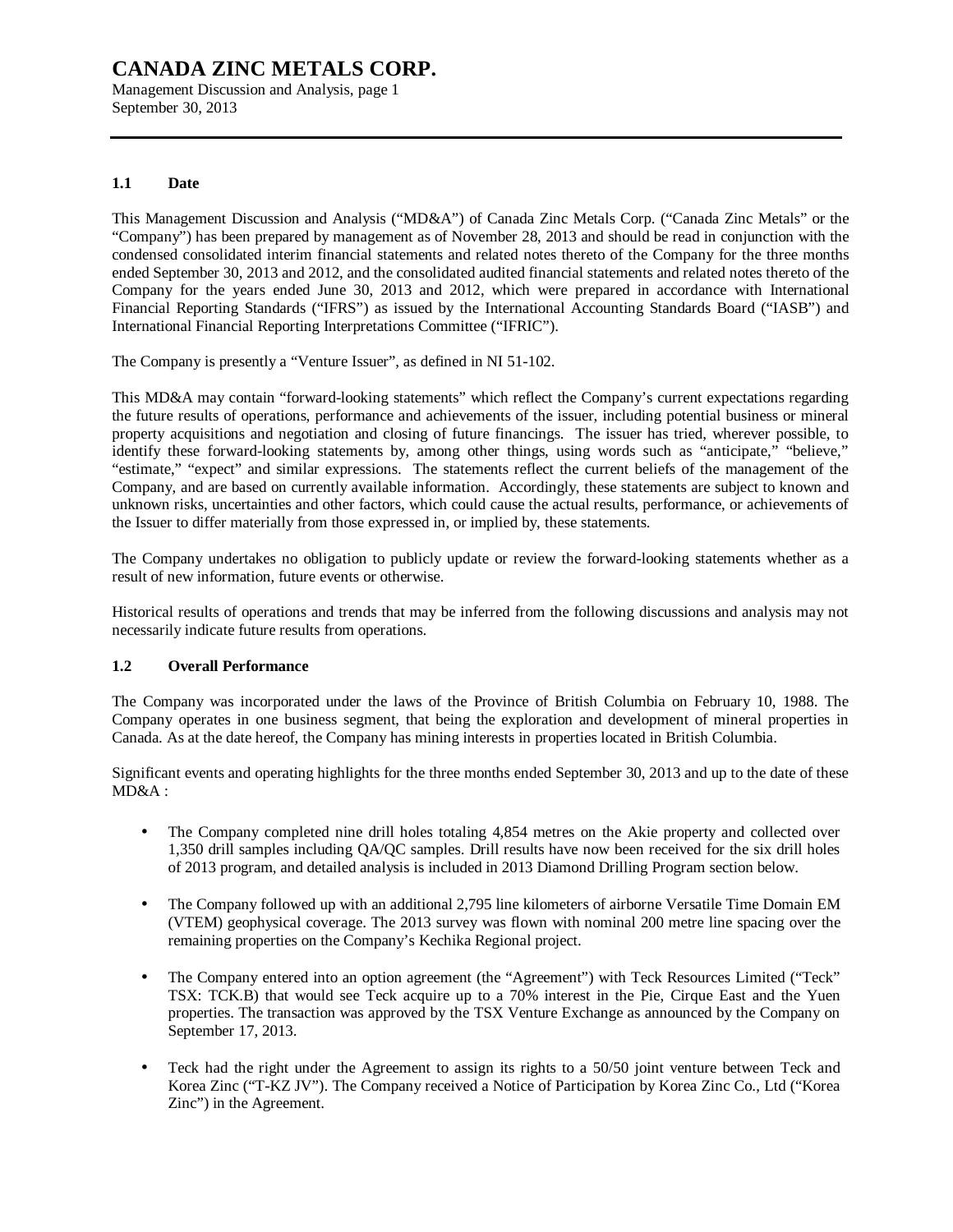Management Discussion and Analysis, page 2 September 30, 2013

- In conjunction with the Agreement, the Company completed a private placement with Teck for 1,250,000 units of Canada Zinc Metals at a price per unit of \$0.40 per unit, resulting in a total subscription of \$500,000. Each unit consists of one common share and one share purchase warrant that will entitle Teck to purchase one additional common share of Canada Zinc Metals within 24 months at a price of \$0.40 per share.
- The Company received a 3-Year extension to its Akie Underground Exploration Permit to December 2017. The original underground exploration permit had an expiry date of December 2014. The approval was received from the BC Ministry of Energy and Mines and will allow the Company time to execute the planned underground drill program over the next several years without the need for a permit revision or amendment.
- The Company formally signed a tripartite Exploration Cooperation and Benefit Agreement with the Kwadacha First Nation and the Tsay Keh Dene First Nation. The agreement covers all exploration and related activities on the Akie property which is a shared area within the respective traditional lands of the Tsay Keh Dene and Kwadacha First Nations, the two communities closest to the Akie property. The general purpose of the agreement is to enhance understanding and cooperation between the First Nations and the Company regarding the exploration programs and contribute to the programs' overall success. The agreement is also designed to mitigate any effects of the exploration programs on the traditional lands of the First Nations and foster a relationship based on mutual respect, trust, mutual benefit and certainty for all parties.
- The Company completed hydrogeochemistry sampling programs on several properties including Akie, Pie, Mt. Alcock, Yuen, Weiss and Kwad. In total, over 285 samples were collected from primary, secondary and select tertiary creeks and streams and analyzed for sulphate and metal concentrations at Acme Analytical Labs Ltd. of Vancouver, British Columbia. Colourimetry was performed at Maxxam Analytical Labs in Burnaby, BC, Canada.
- Targeted ground exploration was completed in the 2013 season, including mapping, prospecting and the collection and analysis of over 2,400 soil samples. Geological mapping and prospecting was completed on several select targets on the Akie property; as well as several promising areas on the Weiss, Kwad and Mt. Alcock properties. A total of approximately 24  $km<sup>2</sup>$  of area has been systematically evaluated in the West GPS area and on the Eastern Akie panel. Soil samples were taken from four separate soil grids on the Akie property (covering an aggregate of  $24 \text{ km}^2$ ) and from two soil grids on the Mt. Alcock property (covering an aggregate of  $5 \text{ km}^2$ ).
- Prospecting and mapping discovered the Sitka showing, a vein or fault structure hosting massive barite and abundant coarse grained galena and sphalerite that measures at least 6.0 metres wide at surface. A secondary parallel structure is located 10 metres to the northeast and measures approximately 3.0 metres wide. The discovery of SEDEX style mineralization in this locale will provide impetus for more focused exploration on the largely under-explored eastern half of the Akie property. Results from mapping and surface channel sampling at Sitka are encouraging and the Company is assessing the significance of the data in a regional context to better define potential drill targets.

#### **AKIE PROPERTY, KECHIKA TROUGH DISTRICT, BC (zinc, lead, silver)**

The Company holds a 100% interest in the Akie Property, which is located approximately 260 kilometers northnorthwest of the town of Mackenzie in northeastern British Columbia.

The Akie zinc-lead-silver property is situated within the Kechika Trough, the southernmost extension of the regionally extensive Paleozoic Selwyn Basin, one of the most prolific sedimentary basins in the world for the occurrence of SEDEX zinc-lead-silver and stratiform barite deposits.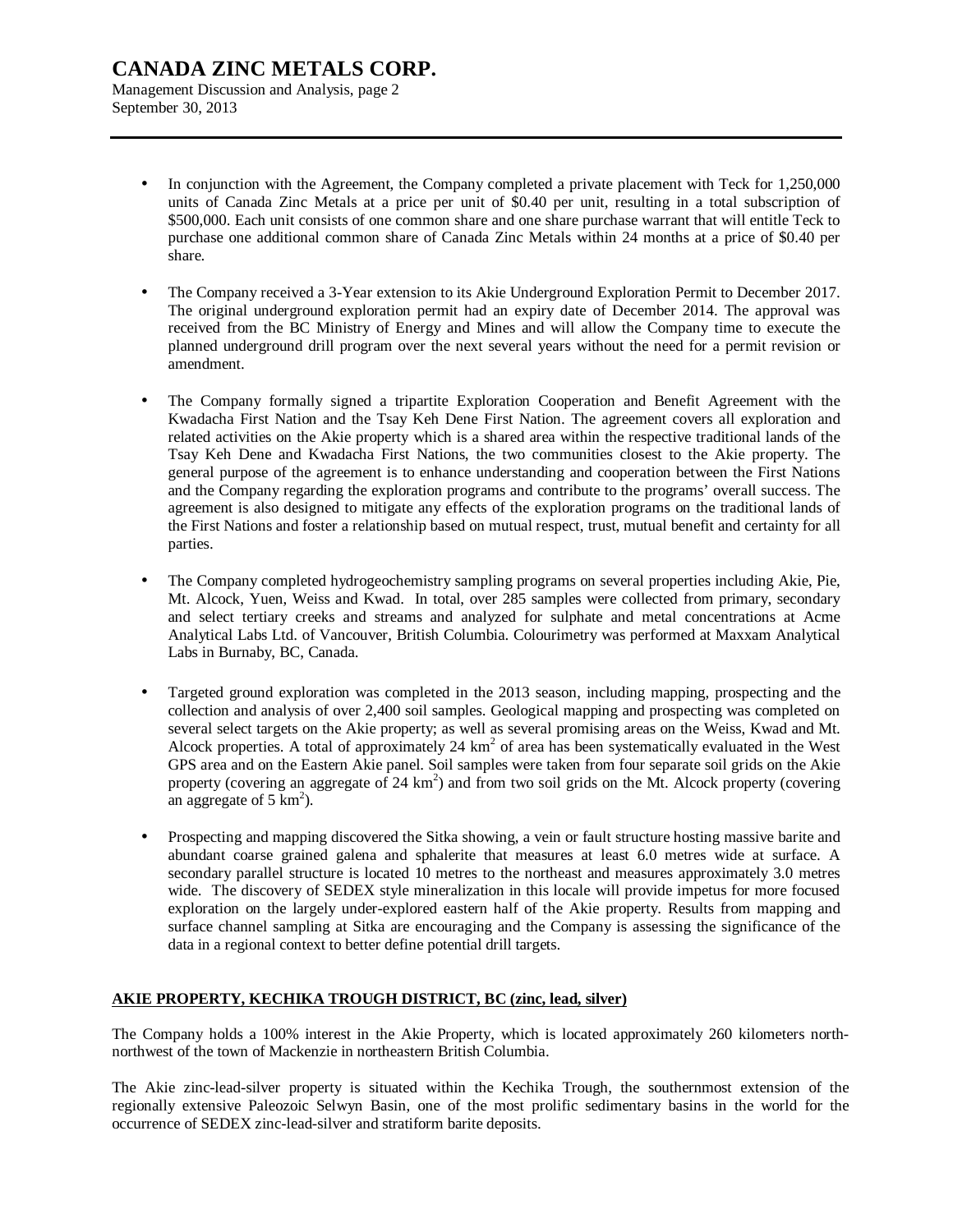Management Discussion and Analysis, page 3 September 30, 2013

Drilling on the Akie property by Inmet Mining Corporation during the period 1994 to 1996 and by Canada Zinc Metals since 2005 has identified a significant body of zinc-lead-silver sedimentary exhalative (SEDEX) mineralization named the Cardiac Creek deposit. The deposit is hosted by variably siliceous, fine grained clastic rocks of the middle to late Devonian Gunsteel Formation, the same host formation for other known deposits in the district, including Teck Resources/Korea Zinc's Cirque deposit, located about 20 kilometres to the northwest.

In the spring of 2012, the Company re-engaged Rob Sim, P. Geo., to evaluate, calculate and produce an updated 43- 101 compliant resource for the Cardiac Creek deposit. Robert Sim is an independent consultant and served as the Qualified Person responsible for the preparation of the 2012 NI 43-101 Technical Report on the Akie Project and is responsible for the 2008 and 2012 mineral resource estimates for the Cardiac Creek deposit.

The technical report, entitled "NI 43-101 Technical Report Akie Zinc-Lead-Silver Project, British Columbia, Canada" and dated March 14, 2012, can be found on SEDAR [\(www.sedar.com\).](http://www.sedar.com)) The report updated the work done by the Company since May of 2008, the date of the previous 43-101 compliant resource calculation. The new resource builds on surface diamond drilling completed by the Company during the period mid-2008 to the end of 2011 and establishes the Cardiac Creek deposit as one of the premier undeveloped zinc-rich base metal projects in the world.

#### **2013 Diamond Drilling Program**

The Company completed 9 HQ/NQ drill holes totaling 4,854 metres on the Akie property this season. The drilling program progressed in a sequential manner with two holes targeting the West Akie GPS Zone; followed by one hole each on the North Lead Anomaly and the South Zinc Anomaly. The program then shifted to the Cardiac Creek deposit for 4 drill holes totaling 2,350 metres. The final hole of the season was completed on the SE Zone located approximately 2.5 kilometres to the southeast and along strike of the Cardiac Creek deposit.

A total of 1,369 core samples, including QA/QC samples, have been cut and sent to Acme Analytical Laboratories in Vancouver, BC, Canada. Samples are collected in accordance with accepted industry standards and procedures. Routine QA/QC analysis is conducted on all assay results, including the systematic utilization of certified reference materials, blanks and duplicate samples.

Results have now been received for the six drill holes of the program, including drill hole A-13-104 which tested the down-dip extent of the North Lead Anomaly. The North Lead Anomaly is defined by a large lead anomaly that measures approximately 200 metres by 1,000 metres long, with lesser internal barium, arsenic and iron anomalies. This anomaly is partially attributed to a nodular barite showing along a ridge and a massive sulphide lens enriched in lead that was intersected in drill hole A-96-24; located approximately 2.5 kilometres to the northwest of the Cardiac Creek deposit. Drill hole A-96-24 intersected a 0.8 metre thick interval of massive pyrite, galena and sphalerite mineralization directly overlying the debris flow present at the Gunsteel Formation/Road River Group contact. This interval graded 11.6% Zn and 9.05% Pb ("NI 43-101 Technical Report for the Akie Zinc-Lead-Silver Project, British Columbia, Canada" dated April 27, 2012, with an effective date of March 14, 2012).

Drill results are pending from three additional holes, including two holes  $(A-13-107 \& A-13-109)$  on the Cardiac Creek deposit and a single hole (A-13-110) testing the SE Zone. The Company expects to announce these results shortly.

#### **A-13-101: GPS Zone**

The GPS barite showing is represented by thickly bedded, massive barite mineralization hosted in black shale interpreted to be a western panel of the highly prospective Gunsteel Formation, the host rock to the Cardiac Creek and Cirque deposits. The showing is located along the western boundary of the Akie property, directly along strike of Teck and Korea Zinc's Cirque deposit and the West Pie target area on the Pie property.

Drill hole A-13-101 was designed to test the down-dip extension of the GPS bedded barite showing exposed along the lower slopes of a deeply incised creek. Despite the difficult ground conditions encountered in hole A-13-100, drilled from the same location in 2011, hole A-13-101 was successful in reaching its targeted depth.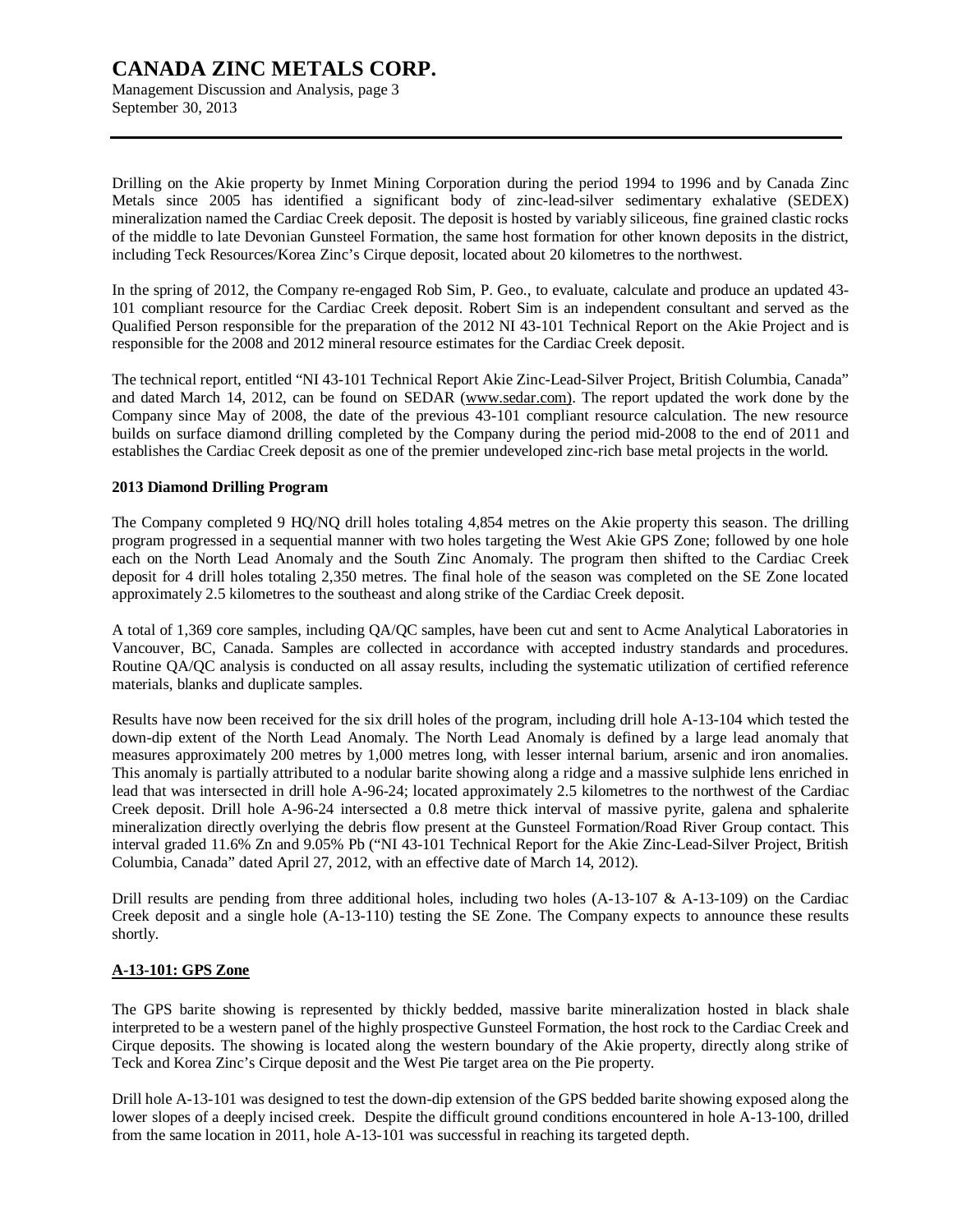Management Discussion and Analysis, page 4 September 30, 2013

A-13-101 intersected black shale of the Earn Group (Akie Formation) at a depth of 86 metres after drilling through the overlying Road River Group siltstone. Mineralization was intersected towards the base of the Akie Formation shale with minor nodular barite and pyrite at 140 metres and a 0.8 metre interval of bedded pyrite with nodular to laminar barite at 151.40 metres. The bedded pyrite and barite returned 0.83 metres of 856 ppm Zn, 252.1 ppm Pb and was anomalous in Ni and Tl. The upper interval of nodular barite returned 2.90 metres of 1,729 ppm Zn and 62 ppm Pb. Cleavage and bedding angles indicate the stratigraphy is steeply dipping to the NW and the bedded pyrite mineralization encountered at 151 metres may be the subsurface representation of the GPS bedded barite showing. However, strong faulting is present along lithological boundaries and throughout the Earn Group stratigraphy, suggesting significant structural complexity at depth.

#### **A-13-102: GPS Zone**

Drill Hole A-13-102, drilled to a depth of 392.89 metres, continued to test the down-dip potential of the GPS bedded barite showing and targeted a depth approximately 150 metres down-dip of the bedded pyrite mineralization encountered in drill hole A-13-101. A thick sequence of Earn Group stratigraphy was intersected with lithologies from the Akie, Gunsteel and Paul River Formations all being present, similar to the geology of A-13-101. A small interval of laminated pyrite and minor barite was encountered at a depth of 212 metres which returned nominal results. This interval correlates well with the bedded pyrite intersected in A-13-101. Sampling within the Earn Group lithologies returned several narrow zones of elevated to anomalous zinc between 102.82 metres and 272.44 metres with zinc values up to 2,116 ppm. A wider zone of 14.8 meters of elevated to anomalous zinc mineralization was encountered at a downhole depth of 304.5 metres with values up to 1,292 ppm. The hole was shut down in well bedded and laminated calcareous siltstone of the Road River Group.

The Company is encouraged by the definitive presence of Earn Group lithologies at the GPS zone, which is shown to host laminated to SEDEX style mineralization characterized by bedded pyrite with barite of a style and character that is similar to mineralization associated with the Cardiac Creek deposit. Additional work is required to determine the potential of the GPS zone and the western Akie panel as a whole. The information generated from these two drill holes will also be used in conjunction with the 2012 VTEM data to assess the potential of the Pb-Tl +/-Zn, +/-Ag soil anomaly, defined during the 2013 exploration program, which is located along strike to the southeast of the GPS zone.

#### **A-13-103: South Zinc Anomaly**

Drill hole A-13-103 was drilled to a depth of 232.05 metres to test the northwest end of the prominent South Zinc Anomaly, a large zinc-in-soil anomaly situated to the southeast of the Cardiac Creek deposit along the west facing slope of Hamburger Hill. This anomaly, originally defined during the mid-1990's and expanded during the 2013 exploration program, covers a large 2,250 metre by 600 metre area that is highly anomalous in Zn and Cd with localized areas of Pb, Mn, and Fe anomalism. The approximate centre of the anomaly was tested by a single drill hole in 2007. The South Zinc Anomaly coincides with two of the geophysical targets defined by Condor Consulting Ltd. in their interpretation of the 2012 airborne VTEM geophysical survey conducted by Geotech Ltd.

Drill hole A-13-103 intersected a relatively thick interval of Gunsteel shale interbedded with shale considered to be the Paul River Formation. These shale units were underlain by bioclastic limestone of the Kwadacha Reef. The hole was shut down in well-bedded siltstone of the Road River Group. No significant mineralization was observed within the Gunsteel Formation and nothing was identified in core to conclusively identify the source of the South Zinc Anomaly. However, a narrow interval of pyritic mineralization at 252.50 metres was observed along the unconformable contact between the bioclastic limestone of the Kwadacha Reef and the underlying Road River Group siltstone. Assay results from this mineralization returned 0.50 metres of 0.4% Zn, 393.1 ppm Pb, 0.90% Ni and highly anomalous values of Mo, As, U, V, P, La, Cr, Hg, and Se.

While the setting and host rocks are different, the style and character of the mineralization is similar to that of the Nick Horizon observed in the 2010 drill hole A-10-72 and the elemental signature is identical. A thin lens of sulphide mineralization intersected in A-10-72 within the Paul River Formation ran 2.69% Zn, 0.60% Ni and 4.36 g/t Ag and contained highly anomalous values across a diverse suite of elements, including: molybdenum, copper, lead, cobalt,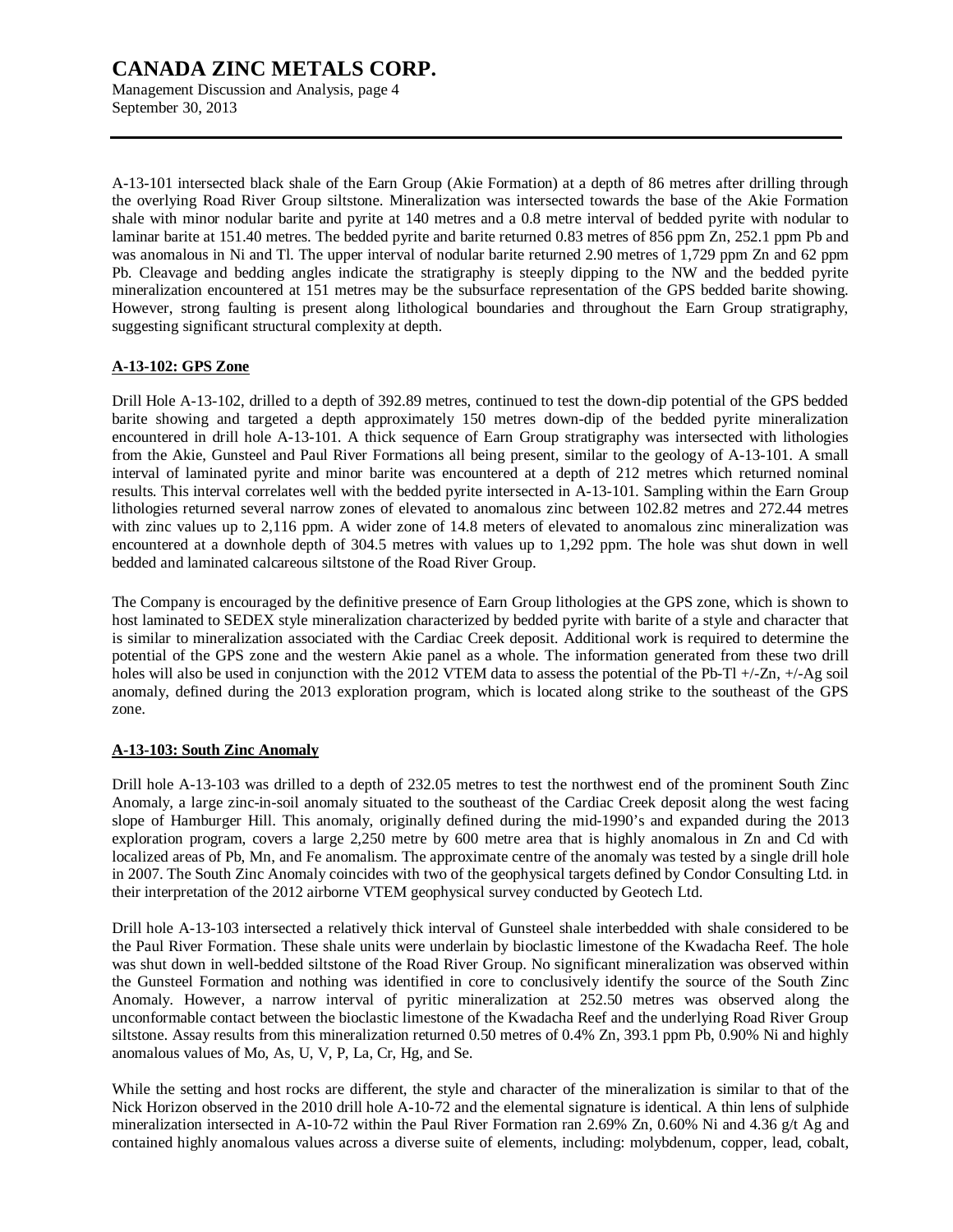Management Discussion and Analysis, page 5 September 30, 2013

arsenic, uranium, cadmium, antimony, bismuth, vanadium, phosphorus, mercury, thallium, selenium, rhenium, gold and palladium. This mineralization is of similar character to the Nick Deposit in the Yukon.

The samples associated with the mineralized interval in A-13-103 are being re-run with a 54 element ICP analytical package to assess its Au and PGE potential. An identical occurrence of mineralization was intersected in hole A-13- 106.. The occurrence of Nick-style mineralization at the Paul River/Road River Group contact presents the Company with another prospective stratigraphic horizon to asses and explore on the Akie property and the Kechika Trough as a whole.

To-date two drill holes have tested the large South Zinc Anomaly with inconclusive results. The presence of highly prospective Gunsteel Formation shale is encouraging but drill results to date have not fully explained the overlying soil anomaly. It is possible the source of zinc anomalism may be further up-slope on Hamburger Hill.

#### **A-13-104: North Lead Anomaly**

Drill hole A-13-104, drilled to a depth of 737.00 metres, tested the down-dip extension of mineralization encountered in A-10-68 and A-10-76. These holes each encountered thick (>125 metres) intervals of laminar to bedded pyrite mineralization interbedded with siliceous black shale of the Gunsteel Formation. This mineralization was variably anomalous in zinc with individual values greater than 2%. The results from the current hole and its neighbor holes are tabulated below.

Two large intervals of laminated to thickly bedded pyrite with nodular barite were intersected in hole A-13-104, interbedded with black siliceous Gunsteel shale. The upper interval consists primarily of laminated pyrite with nodular barite extending over 103.46 metres from 233.81 to 337.27 metres. This is underlain by a 13 metre interval of semi-massive laminar to bedded pyrite with barite extending to a depth of 350.23 metres. This upper interval of mineralization was completely unexpected, based on current understanding of the stratigraphy from neighbor holes.

The lower sequence of mineralization, and the primary exploration target, was intersected over 171.17 metres from 474.83 to 646.00 metres. This interval is characterized by laminar bedded pyrite with nodular barite interbedded with the Gunsteel shale. A more developed, proximal facies style of thickly bedded pyrite with lesser amounts of nodular barite was intersected within the larger interval; over 89.44 metres from 515.74 to 605.18 metres. Results are tabulated in the table below and include highly anomalous zinc enriched intervals from both the upper and lower sequences of mineralization. Both of these internal horizons contain higher grade cores as well which are outlined in the table below.

The Company continues to be encouraged with the strong continuity (along strike and down-dip) and progressive development of mineralization present at the North Lead Zone in terms of style, character and its similarities to the Cardiac Creek deposit. The presence of an unexpected mineralized upper zone within the North Lead stratigraphy is also a positive indicator of the prospectivity of the North Lead Zone. The North Lead Zone continues to be a high priority target for the Company and future drill holes targeting both the down-dip and strike extents of known mineralization in hole A-10-76 and A-13-104 will be planned for upcoming exploration programs.

| <b>Drill Hole</b>      | From $(m)$ | To(m)  | Core Length $(m)$ ** | $\mathbf{Zn}$ (%) | $Pb$ (ppm) | Ag $(g/t)^*$             | $\mathbf{Zn} + \mathbf{Pb}$ (%) |
|------------------------|------------|--------|----------------------|-------------------|------------|--------------------------|---------------------------------|
| $A-13-104$             | 287.60     | 362.88 | 75.28                | 0.22              | 281        | 1.70                     | 0.24                            |
| including              | 321.20     | 333.93 | 12.73                | 0.37              | 443        | 1.90                     | 0.41                            |
| and                    | 474.83     | 651.30 | 176.47               | 0.13              | 72         | 2.17                     | 0.13                            |
| including              | 520.30     | 574.25 | 53.95                | 0.19              | 128        | 2.43                     | 0.20                            |
| Including              | 587.33     | 615.09 | 27.76                | 0.19              | 98         | 1.81                     | 0.19                            |
| $A-10-68$ <sup>+</sup> | 490.04     | 614.62 | 124.58               | 0.17              |            | Zn values up to 2.08%    |                                 |
| $A-10-76$ <sup>+</sup> | 614.78     | 742.45 | 127.67               | 0.11              |            | Zn values up to $0.47\%$ |                                 |

(\*) Ag values below detection were given a value half of the detection limit for the purposes of weighted averaging.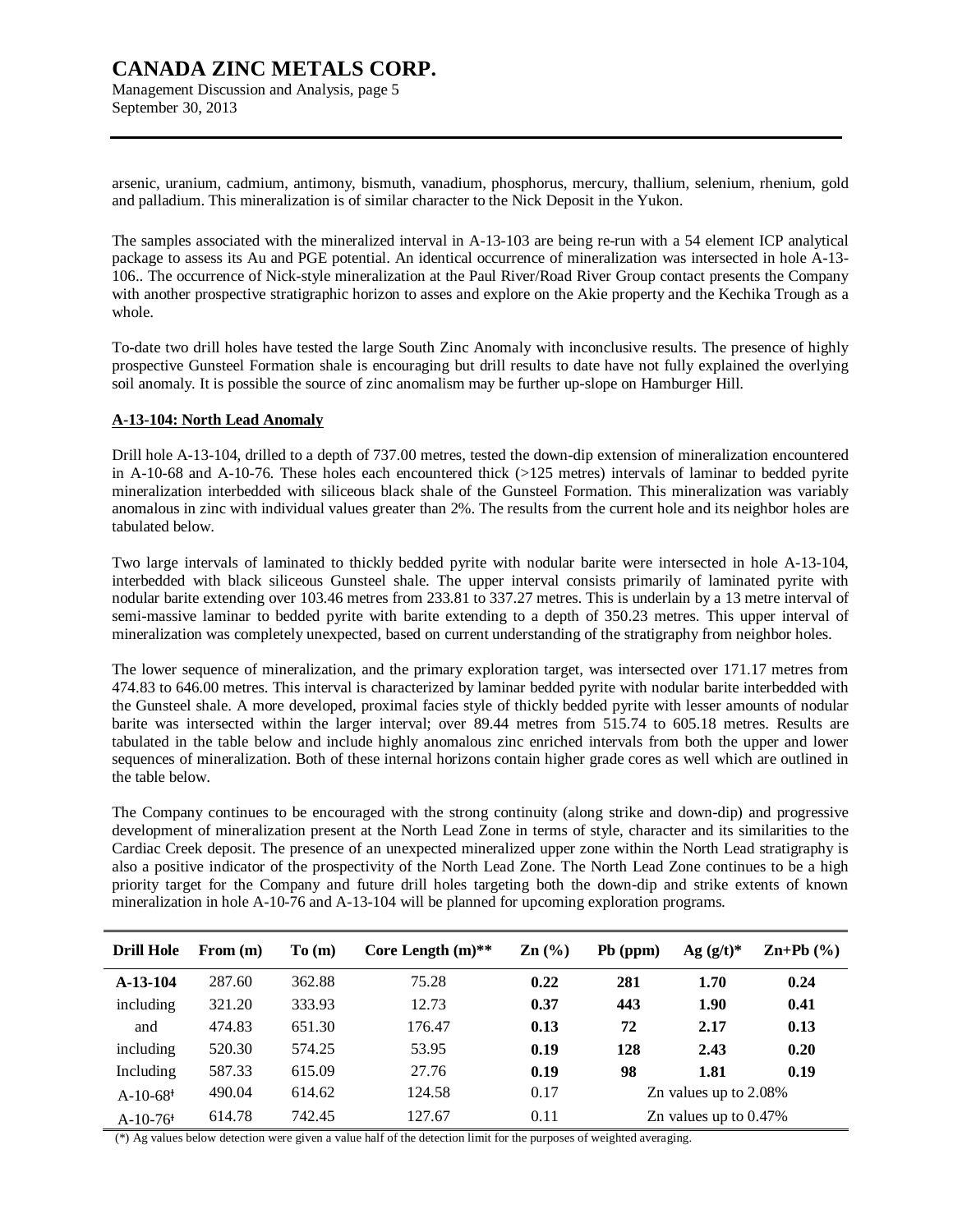Management Discussion and Analysis, page 6 September 30, 2013

(\*\*) At this time a true width of these intervals are unknown

#### **A-13-105 and A-13-106: Cardiac Creek Deposit**

Drilling on the Cardiac Creek deposit was focused on several infill and expansion targets located on the northwest and southeast margins. These targets were selected to demonstrate the ongoing continuity of the high grade mineralization within the core of the deposit as well as expand its known limits. This plan is consistent with the recommendations contained within the revised NI 43-101 Technical Report entitled "NI 43-101 Technical Report, Akie Zinc-Lead-Silver Project, British Columbia, Canada", dated April 27, 2012, with an effective date of March 14, 2012.

Drill hole A-13-105 targeted the deposit in an area located between drill hole A-08-64 and A-08-66 and high grade drill holes A-05-33 and A-11-93. The pierce point for A-13-105 is located some 50 metres down-dip from A-08-64.

The drill hole passed through a thick sequence of Gunsteel Formation shale before intersecting the proximal facies characterized by thickly bedded pyrite mineralization at a depth of 358.64 metres. The proximal facies transitioned to Cardiac Creek style mineralisation at a depth of 374.42 metres. The hole then intersected a thin interval of debris flow before being shut down in well-bedded siltstone of the Road River Group at a depth of 442.87 metres.

The hole intersected an extensive interval grading  $3.24\%$  combined  $\text{Zn}+\text{Pb}$  and  $5.35\text{g/t}$  Ag over 40.08 metres including a higher grade core grading 8.88% combined Zn+Pb and 11.09g/t Ag over 6.01 metres. The results are tabulated below. The drill hole confirms grade and continuity in the southeast area of the deposit that has seen relatively few drill holes. The Company believes more drilling is warranted in this locale to extend the known strike length of the deposit to the SE and at a depth down-dip of known intersections.

Drill hole A-13-106 was designed to test the up-dip mineralization potential of A-10-74. The pierce point is located approximately 150 metres along strike from A-94-11 and 150 metres up-dip of A-10-74. The hole intersected a thick package of Gunsteel Formation black shale with local interbedded bands of laminated pyrite and nodular barite to a depth of 464.42 metres. The laminated pyrite and nodular barite beds increased in frequency and size to a depth of 477.21 metres. The Cardiac Creek zone was intersected from 477.21 to 488.06 metres consisting of sphalerite dominated sulphides beds with pyrite and galena. Two large quartz-carbonate veins with brecciated sulphides bracket the main section of mineralization. Underlying the deposit coarse nodular barite with pyrite laminations interbedded with Gunsteel Formation shale is present to a depth of 493.42 metres. The hole intersected a thin interval of Paul River Formation debris flow and fossiliferous limestone from 493.43 to 501.13 metres before being shut down in rocks of the Road River Group at a depth of 531.27 metres.

The hole intersected an interval grading 7.53% combined Zn+Pb and 10.70 g/t Ag over 10.56 metres that included a high grade core grading 10.53% combined Zn+Pb and 13.69g/t Ag over 6.63 metres. The results are tabulated below. The drill hole confirms grade and continuity in the upper reaches of the northwest portion of the deposit and demonstrates the up-dip and strike extension potential. More drilling is warranted in this locale to extend the known dip and strike extents of the deposit to the northwest.

| <b>Drill Hole</b> | From $(m)$ | To(m)  | True Width (m) | $\mathbf{Zn}$ (%) | Pb(%) | Ag(g/t) | $\mathbf{Zn+Pb}$ (%) |
|-------------------|------------|--------|----------------|-------------------|-------|---------|----------------------|
| $A-13-105$        | 357.00     | 411.33 | 40.08          | 2.79              | 0.45  | $5.35*$ | 3.24                 |
| including         | 377.00     | 404.40 | 20.26          | 4.49              | 0.77  | 7.44    | 5.26                 |
| including         | 392.85     | 404.40 | 8.56           | 6.42              | 1.21  | 9.51    | 7.63                 |
| including         | 395.15     | 403.25 | 6.01           | 7.46              | 1.43  | 11.09   | 8.89                 |
| $A-13-106$        | 476.00     | 488.06 | 10.56          | 6.47              | 1.06  | 10.70   | 7.53                 |
| including         | 476.76     | 486.50 | 8.53           | 7.96              | 1.30  | 13.00   | 9.26                 |
| including         | 477.21     | 484.78 | 6.63           | 9.03              | 1.50  | 13.69   | 10.53                |

(\*) Ag values below detection were given a value half of the detection limit for the purposes of weighted averaging.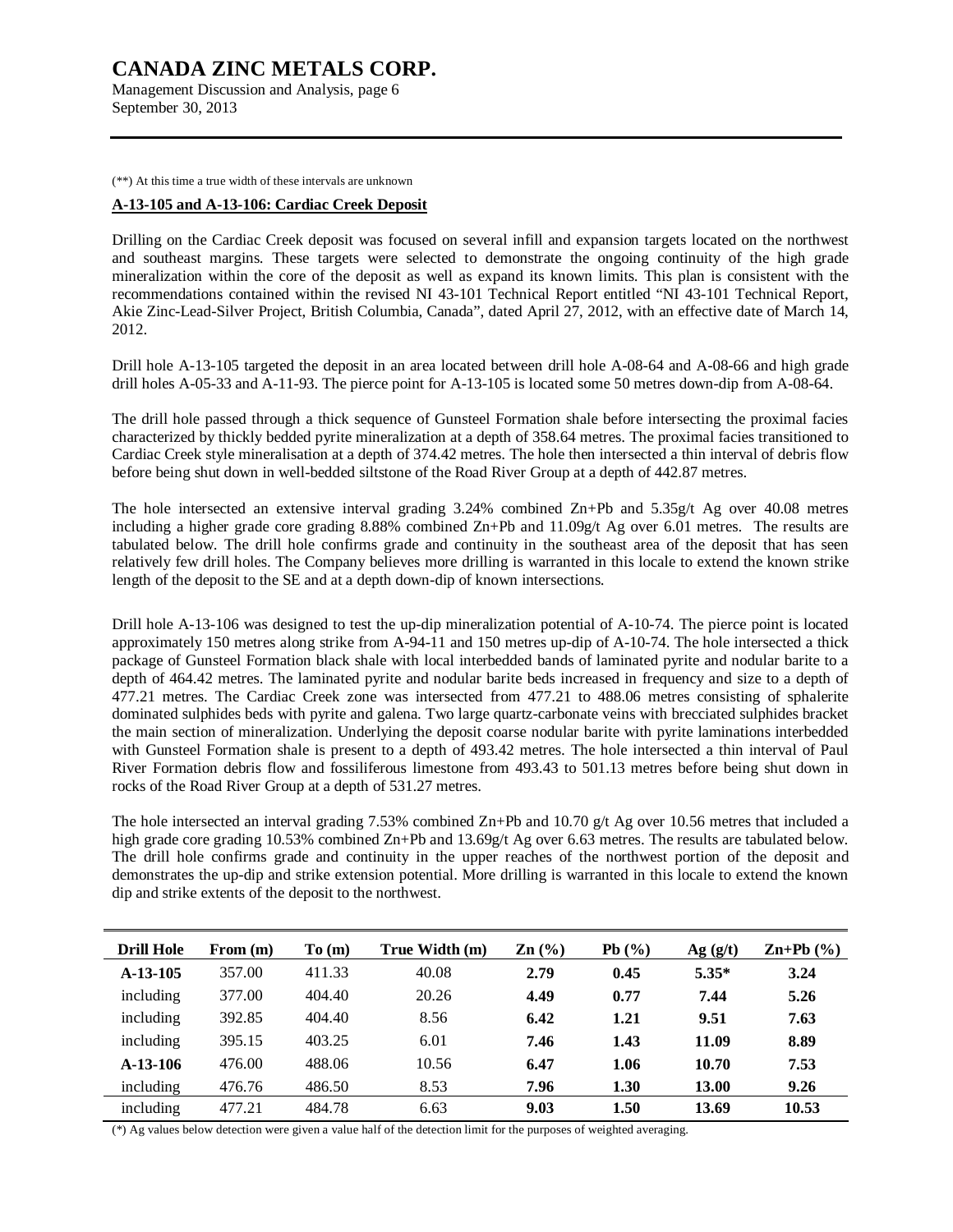Management Discussion and Analysis, page 7 September 30, 2013

In addition to the Cardiac Creek style mineralization another narrow interval of Nick style mineralization was intersected over 1.23 metres along the unconformable contact between the fossiliferous limestone of the Kwadacha Reef and the underlying Silurian Siltstone. This interval is identical to the occurrence intersected in A-13-103 from the South Zinc Anomaly. The interval returned 0.3% Ni, 0.11% Zn and was elevated in Pb, U, P, and Se. The samples are being rerun with a 54 element ICP analytical package to test its potential for Au and PGE's and provide a full spectrum of elements for the interval. The company has now intersected Nick style mineralization in three widely spaced drill holes (A-10-72, A-13-103, A-13-106) all within or associated with Paul River Formation rocks. The spacing of these three intersects suggest that this style of mineralization could be widespread across the property and possibly the district.

#### *Akie Underground Development*

In August 2011, the Company received an underground drill permit from the BC government for the Akie project which will facilitate advanced exploration of the Cardiac Creek deposit. Underground drilling is essentially unaffected by weather and will allow year-round operations. Planned development will initially be confined in the footwall of the deposit. Additional development would allow for a bulk ore sample to be taken providing data for pilot plant test work and marketability studies.

The underground drill permit is valid for a period of three years and is the main provincial permit required to build the surface and underground infrastructure required for a comprehensive diamond drill definition program on the Cardiac Creek deposit. The permit was originally issued with a duration date to December 2014 but by application in 2013 the Company has extended the duration date to December 2017.

The planned program is comprised of a first phase of 1,600 metres of underground development followed by 16,000 metres of underground diamond drilling, designed to upgrade the current 43-101 compliant resource to the measured and indicated category. Drill core from underground will be used in a systematic metallurgical sampling program intended to ensure metallurgical sampling across the full spectrum of the deposit. Underground development will also provide important engineering and geotechnical data for a second phase of exploration drilling and bulk sampling, and for future mine design.

The 2011 surface construction program included stripping of the planned underground portal site, preparation of the portal pad, construction of the waste rock dump site, and upgrade of the existing lower access road. The Company anticipates resuming surface work construction with an aim to collaring the underground portal. The Company continues to examine tender bids and costs associated with underground development for exploration drilling. Engineering and environmental studies will continue.

#### *Geochemical surveys*

To better define the South Zinc soil anomaly and evaluate the eastern half of the Akie property, an extensive soil sampling program was executed during the 2013 exploration program with over 1,000 samples being collected. The results of this program have clearly defined the boundaries of the South Zinc anomaly, a prominent Zn-Pb soil anomaly measuring 2.25 kilometres long and 600 metres wide. The South Zinc anomaly is located to the southeast of the Cardiac Creek deposit on the eastern side of Silver Creek.

Several significant new soil anomaly trends have been identified, including a prominent linear silver anomaly downslope of the newly discovered Sitka showing on the Silver Creek grid, and a large multi-element Pb-Ag-Zn-Tl anomaly on the West Akie Grid.

#### *Sitka Showing*

Channel and grab sampling on and along-strike of the Sitka Showing has produced significant grade zinc-leadsilver-barite results indicative of a new SEDEX horizon on the eastern Akie panel. Significant channel assay results to-date from Sitka sampling include 5.1% Zn over 0.7 metres from Channel 1, 1.9% Zn over 0.8 metres from Channel 5, and 0.9% Zn, 1.6% Pb & 4014 ppb Ag over 2.4 metres from Channel 3. Grab samples taken along strike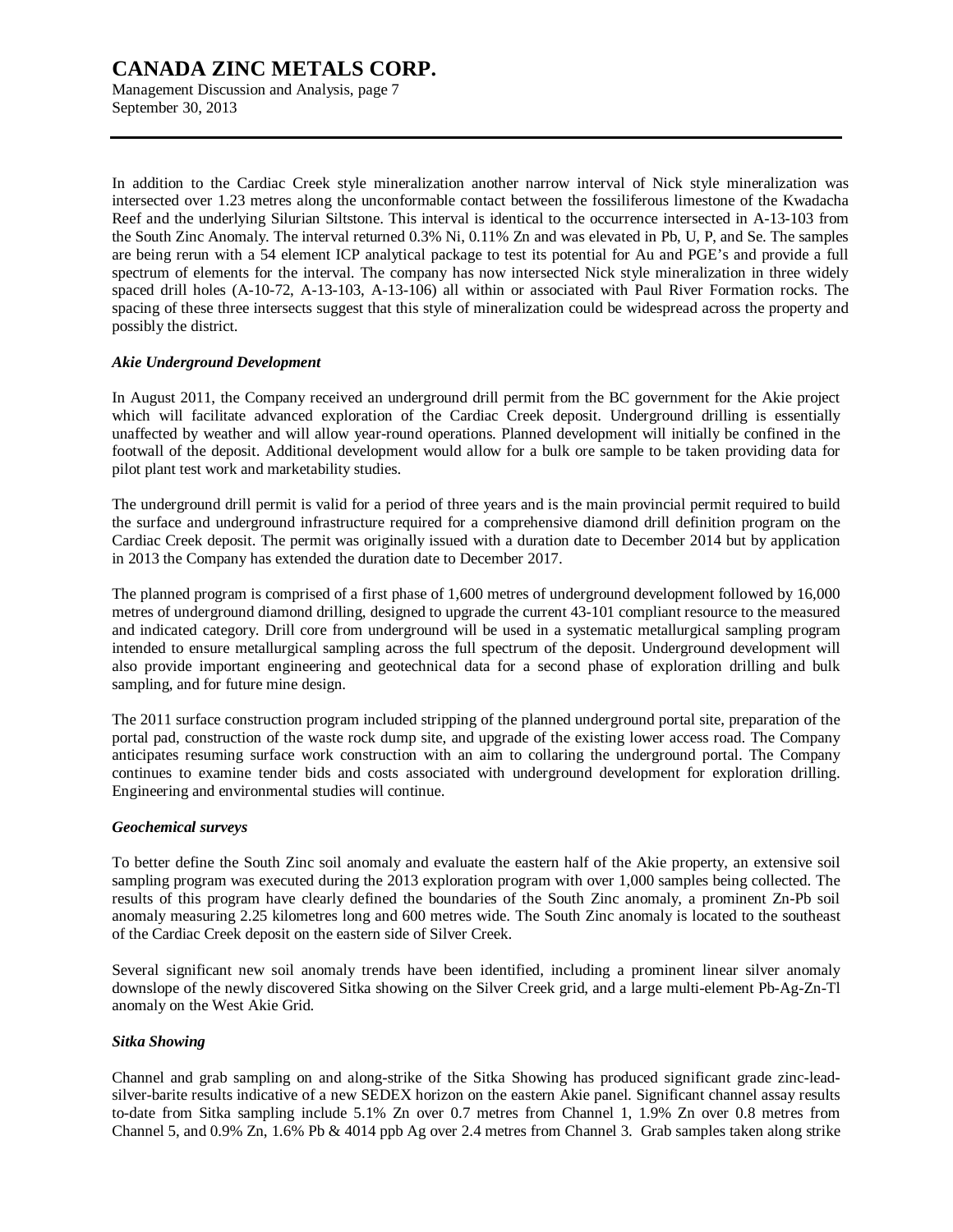### **CANADA ZINC METALS CORP.**  Management Discussion and Analysis, page 8

September 30, 2013

of the main showing returned high grade zinc-lead values including 43.55% Zn and 48.95% Pb. The true width, strike extent and depth dimension of the Sitka showing is unknown due to poor exposure at the location.

The Sitka showing as discussed above is associated with a strong, NW-SE trending open-ended Ag soil anomaly with values consistently exceeding 5,000 ppb and ranging up to 15,765 ppb. This anomaly is situated just below the Gunsteel Formation shale to Silurian siltstone/Kwadacha limestone contact and occurs along a SW facing slope. The anomaly currently measures 1.4 kilometres long and 300 metres wide and appears to be associated with another anomalous Ag trend located 1 kilometre along strike to the southeast. These anomalies are also associated with anomalous values of Zn, Pb, Tl, and Ba. Additional soil sampling, prospecting and mapping will be required to fully evaluate the Sitka showing and the associated soil anomaly.

#### **KECHIKA REGIONAL PROJECT**

In addition to the Akie property, the Company has 100% ownership of a large contiguous group of mineral claims that aggregate to a total of 10 properties that cover 68,000 hectares. The mineral claims stretch a distance of 140 km from the Pie property on the north boundary of the Akie property to the Thro property, near the northern reaches of the Gataga River. The properties cover the extent of the prospective Gunsteel Formation shale which is the known host of SEDEX mineralization in the Kechika Trough.

The southernmost project boundary is located approximately 260 kilometers north-northwest of the town of Mackenzie. The Kechika project includes several properties with significant historical drill intercepts, including the Mt. Alcock property which has yielded a drill intercept of 8.8 metres grading 9.3% Zn+Pb, numerous zinc-leadbarite occurrences, and several regional base metal anomalies. Historical drilling on the Bear-Spa property returned several drill intercepts of  $+10$  metres grading 2.53 to 2.96% combined Zn+Pb and up to 20.6 g/t Ag. There has been no modern follow-up exploration on many of these properties.

On May 15<sup>th</sup>, 2012 the Company announced it had received a NI 43-101 compliant Technical Report entitled "NI 43-101 Technical Report on the Pie Property", dated May 4, 2012 and authored by Tanya Strate, P.Geol., an independent qualified person for the purposes of NI 43-101. The Technical Report highlights the SEDEX Zn-Pb-Ag prospectivity of the property, documents the results of field work completed on the property in 2011, and makes recommendations for further work, including drill testing of several Zn-Pb-Ag mineralization targets. The technical report can be found on SEDAR ([www.sedar.com\).](http://www.sedar.com))

On June 15<sup>th</sup>, 2012 the Company took receipt of a NI 43-101 compliant technical report entitled "NI 43-101" Technical Report on the Mt Alcock Property" dated May 31, 2012 and authored by Tanya Strate, P.Geol., an independent qualified person for the purposes of NI 43-101. Please refer to SEDAR ([www.sedar.com\)](http://www.sedar.com)) to review the report. The Technical Report highlights the history of previous exploration on the property since the 1970's and identifies the prospectivity to host SEDEX Zn-Pb-Ag mineralization. The report documents the results of assessment work completed on the property in 2011, and makes recommendations for further work, including drill testing of the Main barite zone previously drill tested in 1989 and 1990. The property hosts several large soil geochemical anomalies that have never been drill tested and other Zn-Pb-Ag mineralization targets.

#### **Airborne Geophysical Survey**

In August 2012, the Company engaged Geotech Ltd. Of Aurora, Ontario to complete a large-scale, 1,526 line kilometre airborne Versatile Time Domain EM (VTEM) geophysical survey over the Akie, Pie and Mt. Alcock properties. This is the first modern airborne geophysical survey undertaken on the Company's mineral tenures.

The survey had a nominal line spacing of 200 metres but was tightened to 100 metre spacing over key areas of interest such as the Cardiac Creek deposit. The primary goal of the survey was to obtain lithological and structural information near surface and at depth across the three properties, as well as define a geophysical response directly from the Cardiac Creek deposit.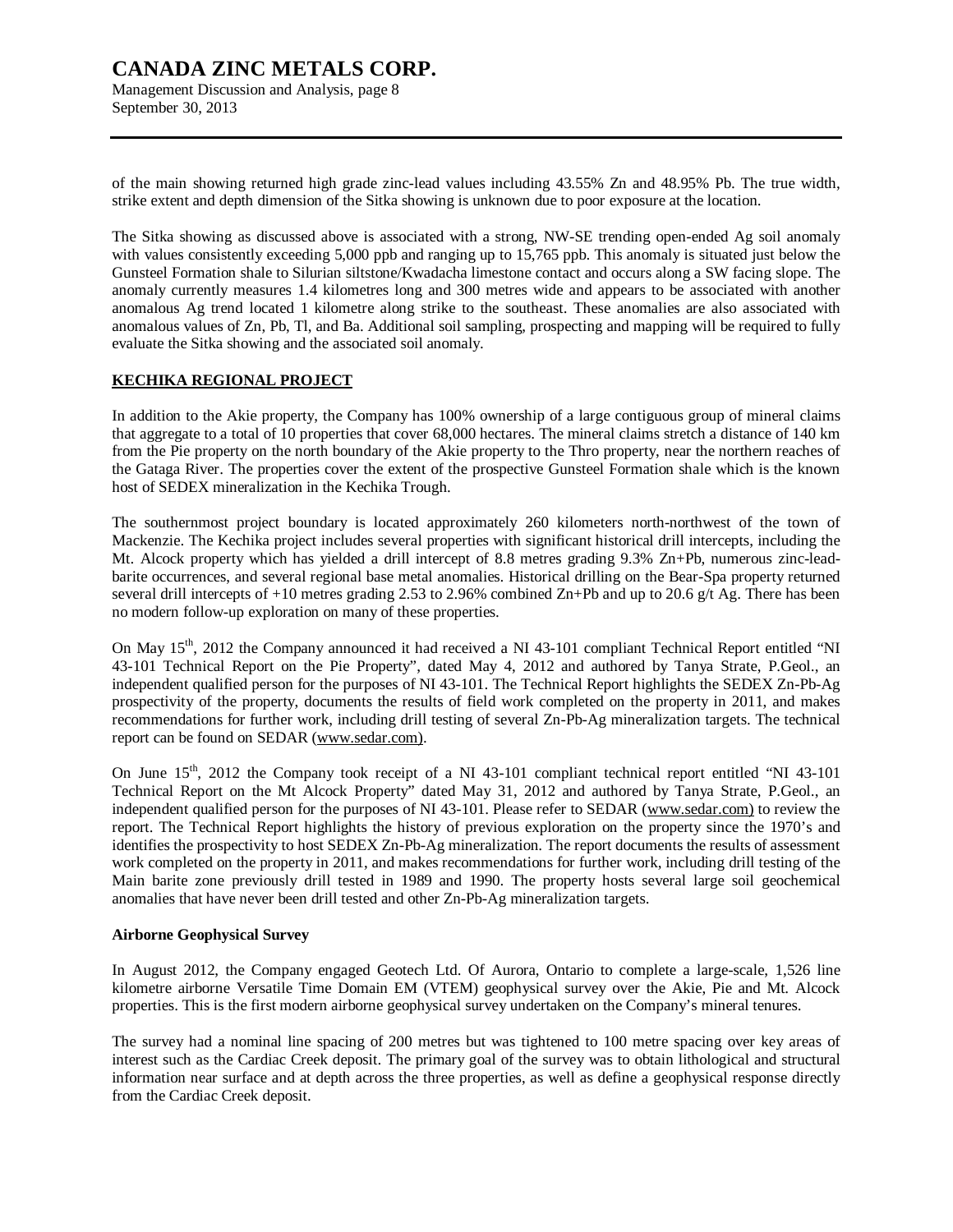Management Discussion and Analysis, page 9 September 30, 2013

The interpretative results generated from the VTEM data indicate an excellent correlation between the known geological and structural data and the EM conductivity response generated from the survey. The Devonian Gunsteel Formation black shale, known host to the mineralized occurrences in the belt, is easily identified as a conductive trend and can be traced across the Akie and Pie properties. Additionally, the interpreted western thrust panel of rocks, which have been tentatively assigned to the Gunsteel Formation, and which hosts the GPS barite showing, has a similar conductive trend and was also traceable across the two properties. Other key lithological units such as the Kechika Group siltstone and limestone of the Kwadacha Reef are also discernible by variation in conductivity and resistivity.

The results also defined the western panel of Gunsteel Formation shale and associated rocks on the Mt. Alcock property and suggest an increased level of structural complexity compared to the existing mapping. A prominent EM lineation is present along strike to the southeast of the Main Barite showing. Historical drilling on the Main Barite showing intersected 8.8 metres grading 9.3 % combined Zn+Pb and 1.2 opt Ag in drill hole 89-3 and 10.5 metres grading 6.8 % combined Zn+Pb and 0.7 opt Ag in drill hole 89-9. This EM lineation is situated outside of any historical surface work and remains untested and is a high priority target for follow-up work.

To provide a detailed analysis of the VTEM results the company engaged Condor Consulting Inc. of Littleton, Colorado, recognized experts in the field of airborne electromagnetics. The goal of this work was to utilise existing geological, geophysical, drilling and 3D modeling data and assess the VTEM results from the three properties, with a particular focus on the geophysical response garnered from the Cardiac Creek deposit as well as other mineralized occurrences in an attempt to define a deposit or mineralized signature. These results were used to generate, define and rank electromagnetic targets on the three properties for follow up ground work. In addition, the analysis was used to better define and delineate both lithological and structural contacts, particularly in regions where outcrop exposure is limited or not present due to vegetation.

Condor completed a number of processing steps to evaluate the data, including layered-earth, time constant and depth imaging. The result of this detailed analysis has shown that areas of known mineralization such as Cardiac Creek and Mt. Alcock are located along conductive trends and exhibit elevated conductivity and depressed magnetic signatures. Three profiles across the Cardiac Creek deposit show a strong conductor ranging from the surface to about 300 m depth which is about the depth limit that the VTEM survey data can be resolved with confidence.

Despite the strong conductor seen at Cardiac Creek, it is not unique and is only a small portion of a larger conductive lineation seen through the VTEM survey block. Plan view images indicate the conductivity along the Cardiac Creek deposit is slightly lower than along the same conductor just north and south of the deposit. The decreased magnetic signature observed around the Cardiac Creek deposit is likely due to magnetite destruction caused by hydrothermal fluids proximal to a source vent. Condor believes that the magnetic lows coincident with elevated conductivity are a significant geophysical signature that may accompany proximal mineralization and can be used as an exploration vector toward finding new zones.

The detailed analysis also generated a series of 25 Target Zones (TZ) on all three properties. The target zones are groupings of conductors (either discrete conductor picks or wide features from depth imaging) that are prioritized based on the degree of correlation of the observed response with the defined target model. The target zones have been referenced against the known geological, structural and drill data.

Several target zones are located along strike of known mineralization, including both north and south of Cardiac Creek. The largest and strongest target zone identified in the survey is east of Cardiac Creek on an eastern panel of Gunsteel Formation that has seen only limited historical soil sampling on reconnaissance line spacing. TZ-17 is a long conductor, possibly positioned along a fold axis, which appears to be dipping east. As with Cardiac Creek, this target has a highly conductive response as part of its geophysical signature.

Another target zone east of Cardiac Creek is coincident with a very large and strong historical zinc-in-soil anomaly (South Zinc Anomaly) that remains largely untested by systematic exploration. Additional targets are present on the eastern side of Silver Creek, located opposite to the Cardiac Creek deposit, and within the prospective Gunsteel Formation. The eastern side of Silver Creek has seen only limited exploration including soil sampling that defined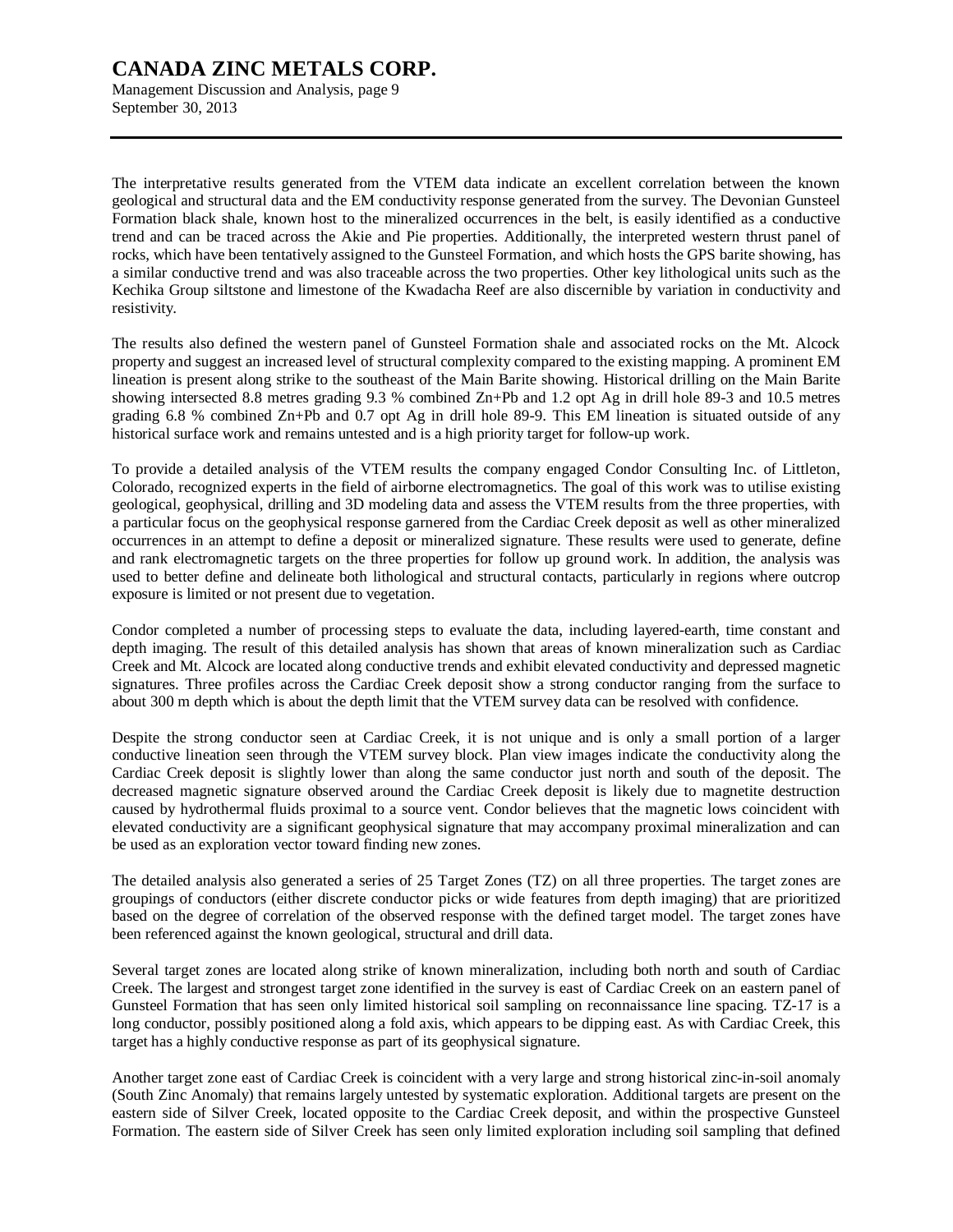Management Discussion and Analysis, page 10 September 30, 2013

the South Zinc anomaly in 1996.

Targets were identified on the Mt. Alcock property located northwest of the Main Zone in rocks interpreted to be Road River Group but which will now be reassessed due to the similar EM conductivity pattern known from the Gunsteel Formation. These targets will be followed up in the field to determine the host lithologies and the possibility of a potential thrust repeat of the Gunsteel Formation shale. Several targets were also identified on the Pie property, most notably on the West Pie target area within the interpreted Gunsteel Formation shale. These targets will be assessed in upcoming field seasons.

The report and ranked EM targets defined by Condor Consulting will continue to be reviewed and assessed in conjunction with the digital GIS compilation recently completed on all three properties. It is expected that this work will refine the targets to produce high priority field targets for upcoming field seasons. Although target zones can be selected from the VTEM data, it is important that they be further investigated with ground geophysics or geochemistry before drilling.

In 2013, the Company completed the airborne survey over the remainder of the Kechika Regional properties using Geotech Ltd.'s VTEM system. The primary goal of the survey was to obtain lithological and structural information near surface and at depth across the properties, as well as define geophysical responses for Gunsteel shale stratigraphy. A total of 2,795 line kilometres were flown. The final dataset has now been received and is currently being reviewed. An interpretative report is planned for completion in late fall.

#### **Agreement with Teck and Korea Zinc**

On September 6, 2013, the Company entered into the Agreement with Teck that that would see Teck acquire up to a 70% interest in the Company's Pie, Cirque East and Yuen properties (the "Property"), three of the 10 regional properties that make up the Kechika Regional Project.

The Agreement outlines two options (the "Options") that are subject to certain expenditure requirements as outlined below:

• Under the first Option, Teck can earn an undivided 51% interest in and to the Property by incurring a cumulative aggregate of \$3,500,000 in exploration expenditures on the Property on or before September 30, 2017, with \$500,000 in exploration expenditures to be completed on or before September 30, 2014 and \$1,500,000 in cumulative exploration expenditures to be completed on or before September 30, 2015.

• Under the second Option, Teck may elect to acquire an additional 19% interest in the Property for a total of 70%, by incurring an additional \$5,000,000 in exploration expenditures (for a total aggregate of \$8,500,000 in exploration expenditures) on the Property on or before September 30, 2019.

Subject to one or more of the Options being exercised, Teck and the Company will form a joint venture to continue with exploration and, if warranted, development of the Property. Thereafter each party will fund its pro-rated share of exploration expenditures on the Property or incur dilution. If a party's Joint Venture interest is reduced below 10% then that party's interest will be converted to a 5% Net Profits Royalty interest in the Property.

Portions of the Property fall within the area of interest provisions of the Teck and Korea Zinc joint venture (the "T-KZ JV") on their adjoining Cirque property. Korea Zinc elected to include the Agreement under the T-KZ JV and delivered Notice of Participation in the Agreement to the Company in November of 2013. Teck and Korea Zinc each hold a 50% interest in the T-KZ JV and will share any interest which may be acquired under the Agreement.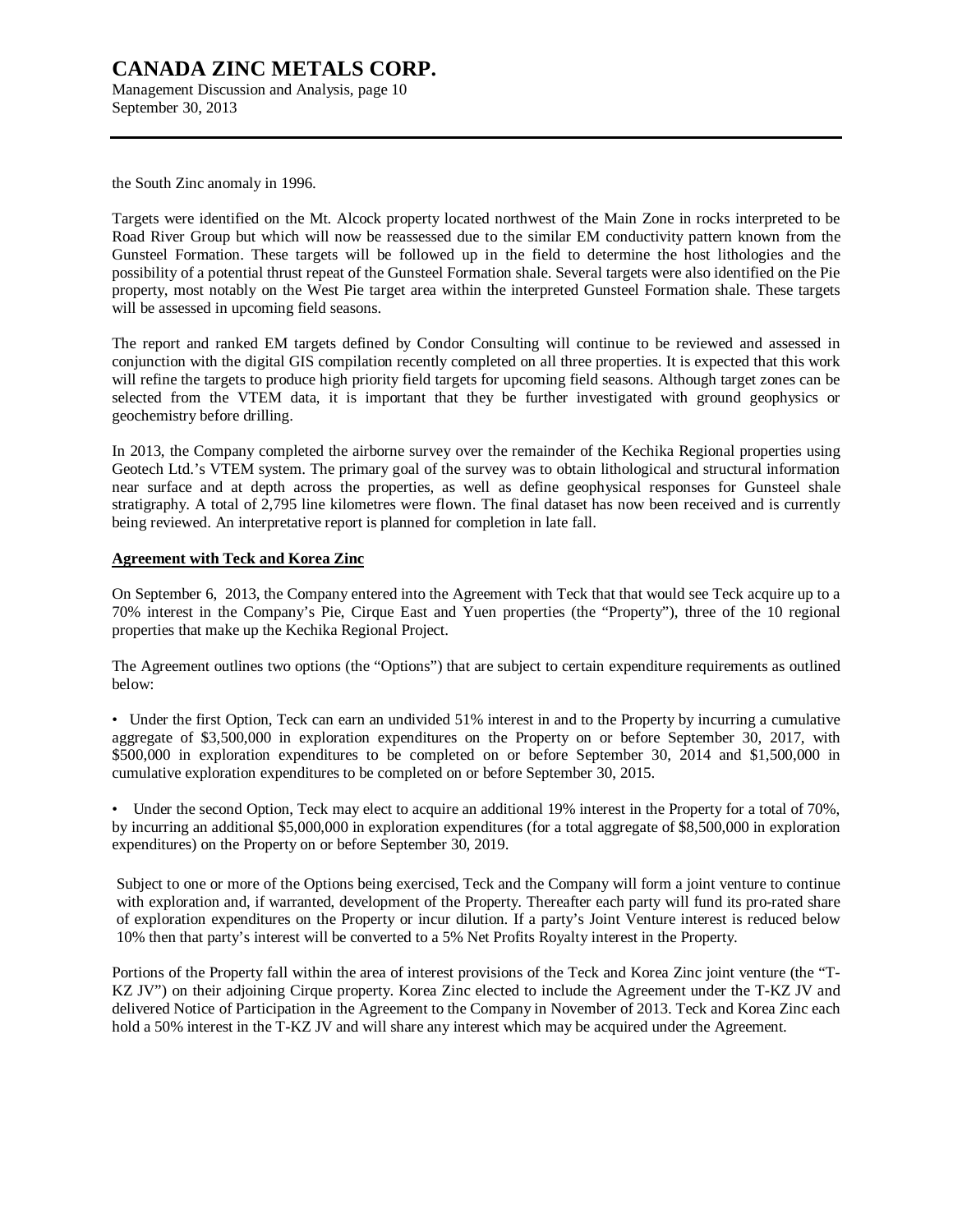Management Discussion and Analysis, page 11 September 30, 2013

## **Summary of exploration expenditures incurred on various properties:**

|                                            | <b>Akie Property</b> |    | <b>Kechika Regional</b> | <b>Total</b>        |
|--------------------------------------------|----------------------|----|-------------------------|---------------------|
|                                            |                      |    |                         |                     |
| <b>Acquisition Costs:</b>                  |                      |    |                         |                     |
| Balance, June 30, 2012                     | \$<br>24,175,329     | \$ | 330,343                 | \$<br>24,505,672    |
| Additions                                  |                      |    | 91                      | 91                  |
| Balance, June 30, 2013<br><b>Additions</b> | 24,175,329           |    | 330,434<br>1,648        | 24,505,763<br>1,648 |
|                                            |                      |    |                         |                     |
| Balance, September 30, 2013                | \$<br>24,175,329     | \$ | 332,082                 | \$<br>24,507,411    |
| <b>Deferred exploration costs:</b>         |                      |    |                         |                     |
| Balance, June 30, 2012                     | \$<br>34,088,951     | S  | 3,049,287               | \$<br>37,138,238    |
| Camp equipment, depreciation               | 76,249               |    |                         | 76,249              |
| Camp operating                             | 131,900              |    | 133,755                 | 265,655             |
| Drilling                                   | 30,459               |    |                         | 30,459              |
| Geology                                    | 194,779              |    | 87,739                  | 282,518             |
| Geotechnical program                       | 2,244                |    |                         | 2,244               |
| Underground development                    | 25,580               |    |                         | 25,580              |
| Community consultations                    | 200,000              |    |                         | 200,000             |
| Environmental studies                      | 202,364              |    |                         | 202,364             |
| Airborne survey                            | 80,109               |    | 506,216                 | 586,325             |
| Less:                                      |                      |    |                         |                     |
| <b>METC</b>                                | (270,018)            |    |                         | (270, 018)          |
| <b>Balance, June 30, 2013</b>              | 34,762,617           |    | 3,776,997               | 38,539,614          |
| Airborne survey                            |                      |    | 167,636                 | 167,636             |
| Camp equipment, depreciation               | 21,844               |    |                         | 21,844              |
| Drilling                                   | 1,549,795            |    | 426,931                 | 1,976,726           |
| Geology                                    | 15,356               |    | 12,601                  | 27,957              |
| Community consultations                    | 130,000              |    |                         | 130,000             |
| Environmental studies and permit           | 38,310               |    |                         | 38,310              |
| compliance monitoring                      |                      |    |                         |                     |
| Balance, September 30, 2013                | \$<br>36,517,922     | \$ | 4,384,165               | \$<br>40,902,087    |
|                                            |                      |    |                         |                     |
| Total June 30, 2012                        | \$<br>58,264,280     | \$ | 3,379,630               | \$<br>61,643,910    |
| Total June 30, 2013                        | \$<br>58,937,946     | \$ | 4,107,431               | \$<br>63,045,377    |
| Total September 30, 2013                   | \$<br>60,693,251     | \$ | 4,716,247               | \$<br>65,409,498    |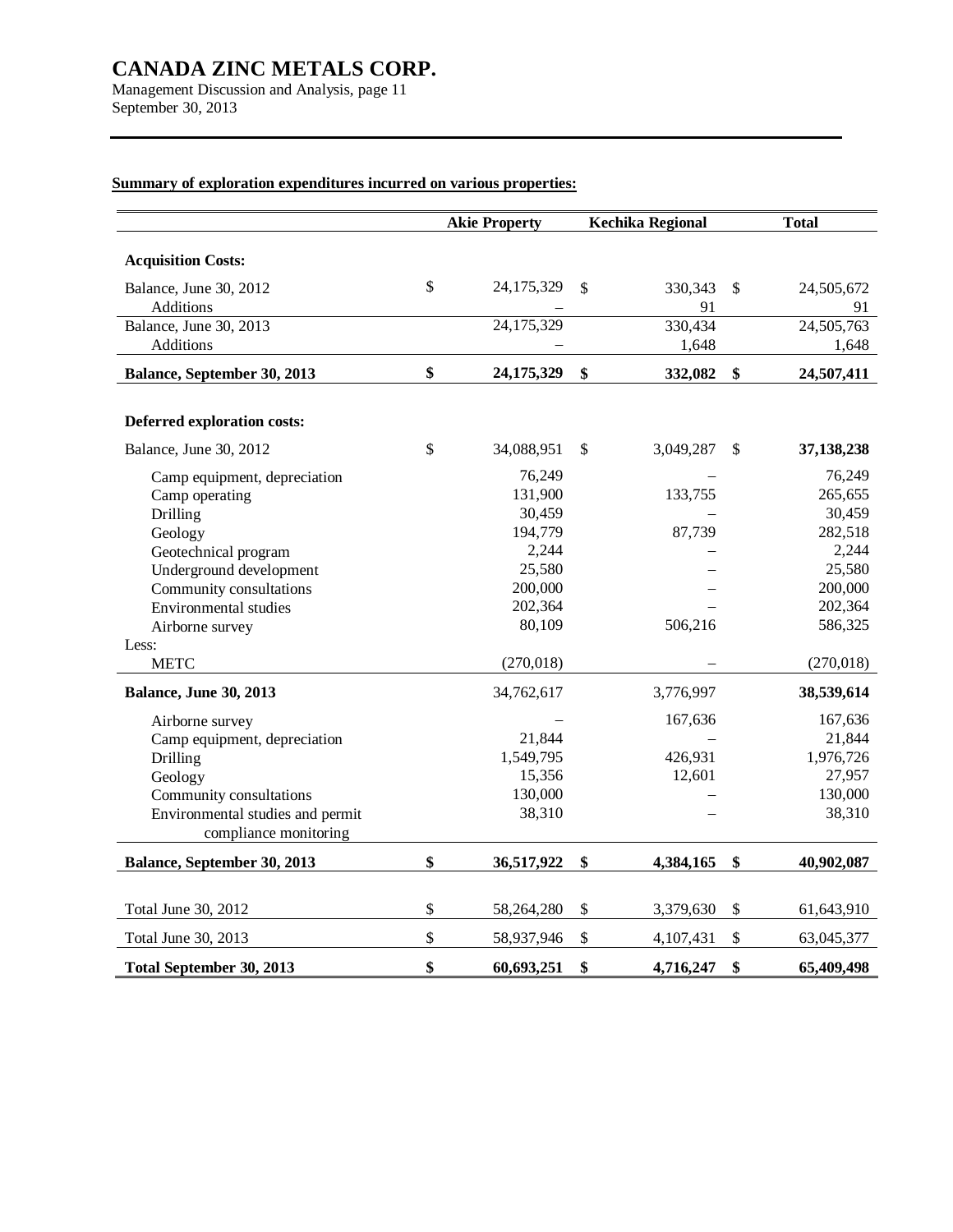Management Discussion and Analysis, page 12 September 30, 2013

#### **1.3 Selected Annual Information**

The following is a summary of certain financial information concerning the Company for each of the last three most recently completed financial years.

|                                                              |                   |    | Years ended |    |             |
|--------------------------------------------------------------|-------------------|----|-------------|----|-------------|
|                                                              | 2013              |    | 2012        |    | 2011        |
|                                                              | (IFRS)            |    | (IFRS)      |    | (IFRS)      |
| Interest and other income                                    | \$<br>197,038     | S. | 241,234     | \$ | 249,033     |
| Net Loss                                                     | \$<br>(1,861,866) | -S | (1,590,656) | \$ | (3,064,185) |
| Loss per share                                               | $(\$0.02)$        |    | (S0.01)     |    | (\$0.03)    |
| Total assets                                                 | \$<br>78,868,023  | S. | 78,271,595  | \$ | 81,527,157  |
| Total long term liabilities                                  | \$<br>1,761,000   | \$ | 1,466,000   | \$ | 1,413,000   |
| Cash dividends declared per<br>share for each class of share | \$<br>Nil         | \$ | Nil         | S  | Nil         |

#### **1.4 Results of Operations**

The following is a discussion of the financial condition, changes in financial condition and results of operations of the Company for the three months ended September 30, 2013 and 2012.

During the three months ended September 30, 2013, the Company reported a loss before comprehensive loss of \$76,383 or \$0.00 per share compared to a loss before comprehensive loss of \$364,498 or \$0.00 per share during the same period in fiscal 2012, a decrease in net loss of \$288,115.

The table below details certain non-cash transactions that for the purposes of this discussion have been excluded from the reported net loss to produce an adjusted net loss that forms a better basis for comparing and assessing the Company's period-over-period operating results and requirements.

|                                                       | Three months ended September 30, |            |    |            |  |
|-------------------------------------------------------|----------------------------------|------------|----|------------|--|
|                                                       |                                  | 2013       |    | 2012       |  |
|                                                       |                                  | (IFRS)     |    | (IFRS)     |  |
| Net comprehensive loss for the period                 | \$                               | (482, 197) | \$ | (288, 126) |  |
| Adjustment for change in FMV of marketable securities |                                  | 405.814    |    | (76, 372)  |  |
| Net loss before comprehensive loss                    |                                  | (76, 383)  |    | (364, 498) |  |
| Deferred income tax recovery                          |                                  | (245, 579) |    |            |  |
| Net loss before income taxes                          |                                  | (321,962)  |    | (364, 498) |  |
| Depreciation                                          |                                  | 1,211      |    | 1,260      |  |
| Share-based compensation expense                      |                                  | 3,185      |    | 16.619     |  |
| Loss on sale of marketable securities                 |                                  |            |    | (1,992)    |  |
| Loss on write-off of equipment                        |                                  | 377        |    |            |  |
| Adjusted net loss for the MD&A discussions $(1)$      |                                  | (317, 189) |    | (348, 611) |  |

(1) Adjusted net loss for the period is not a term recognized under IFRS.

#### Interest income

Total interest income for the three months ended September 30, 2013 was \$47,794 compared to \$47,989 in the same period last year.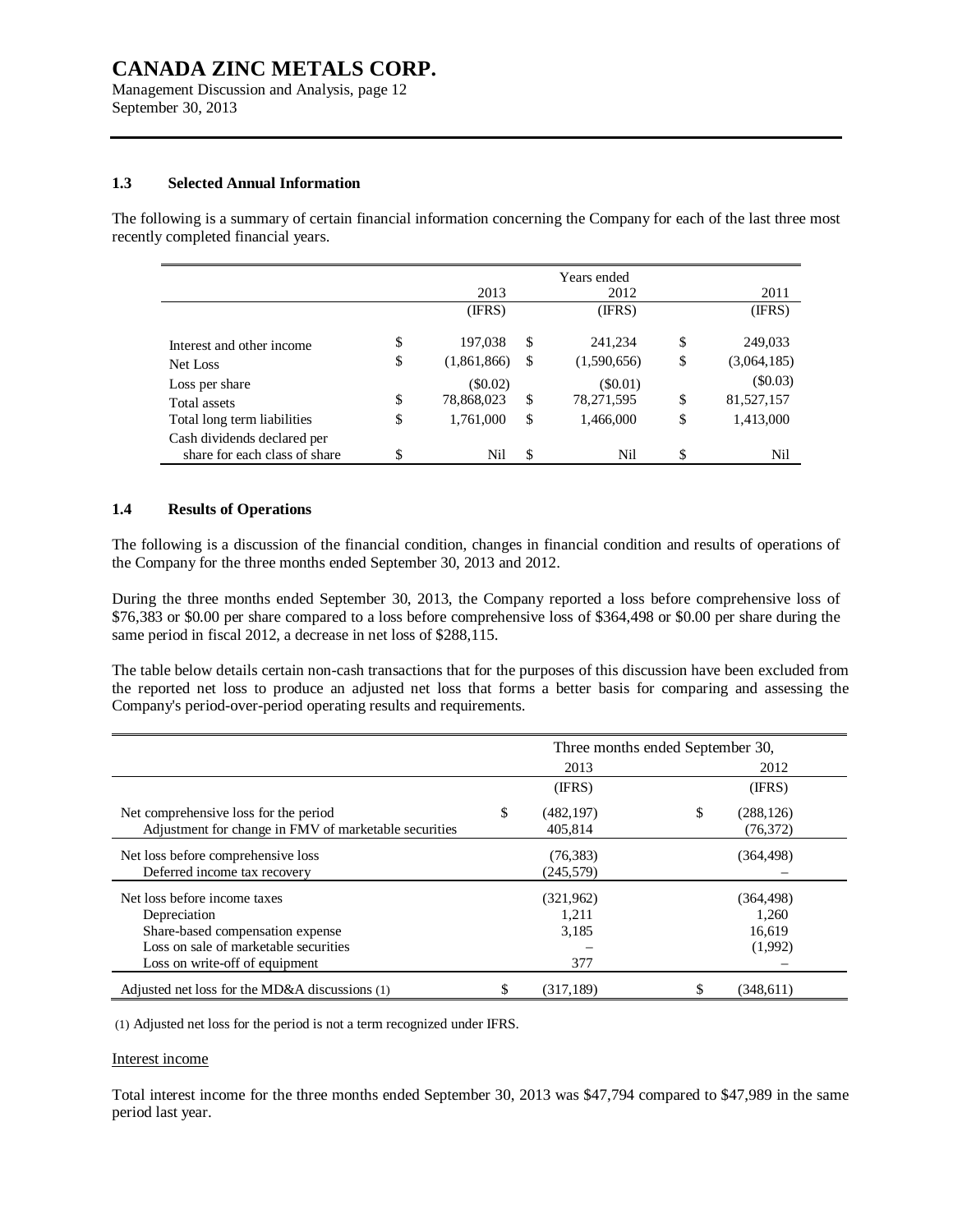Management Discussion and Analysis, page 13 September 30, 2013

#### Other income

During the three months ended September 30, 2013, the Company earned administration fees of \$17,935 (2012 - \$Nil) for conducting exploration activities on behalf of third parties.

#### General and administration expenses

Total general and administration expenses decreased by \$23,181 primarily due to decreases in consulting fees of \$12,500, investor relations fees of \$38,880 and share-based compensation expense of \$13,434, offset by increases in bonuses of \$10,000, accrued flow-through taxes of \$12,957, regulatory fees of \$3,300, travel and promotion of \$5,595 and wages and benefits of \$11,029.

During the three months ended September 30, 2013, the Company paid a bonus of \$10,000 (2012 - \$Nil) to a company controlled by directors and officers of the Company.

The decrease in consulting fees was due to decreased business development consulting and financial advisory services.

The decrease in investor relations fees was due to reduced investor relation activities in Europe.

The Company recognizes compensation expense for all stock options granted, using the fair value based method of accounting and any cash paid on the exercise of stock options is added to the stated value of common shares. During the three months ended September 30, 2013, 2013, the Company recorded share-based compensation expense of \$3,185 (2012 –\$16,619) on the vested portion of stock options granted to an officer of the Company in prior years. The recorded share-based compensation expense was significantly lower due a change in estimated length of the vesting periods for performance-based options. There were no stock options granted during the period.

#### **1.5 Summary of Quarterly Results**

The following is a summary of certain consolidated financial information concerning the Company for each of the last eight reported quarters:

| <b>Ouarter</b> ended | Interest income and<br>other income |        | Net loss before<br>comprehensive loss | Loss per share |
|----------------------|-------------------------------------|--------|---------------------------------------|----------------|
| September 30, 2013   |                                     | 65,729 | \$<br>(76, 383)                       | \$<br>(0.00)   |
| June 30, 2013        |                                     | 53,446 | (661,091)                             | (0.01)         |
| March 31, 2013       |                                     | 48,894 | (423, 693)                            | (0.01)         |
| December 31, 2012    |                                     | 46,710 | (412,584)                             | (0.00)         |
| September 30, 2012   |                                     | 47,988 | (364, 498)                            | (0.00)         |
| June 30, 2012        |                                     | 54,178 | (531, 016)                            | (0.01)         |
| March 31, 2012       |                                     | 46,972 | (281, 615)                            | (0.00)         |
| December 31, 2011    |                                     | 72,030 | (502,784)                             | (0.00)         |

The decrease in loss for the quarter ended September 30, 2013 was primarily due to deferred income tax recovery of \$245,579 as a result of amortization of the flow-through premium liability, which arose in connection with the flowthrough private placement of the Company completed in November 2012.

The increase in loss for the quarter ended June 30, 2013 was primarily due to deferred income tax expense of \$233,993.

The increase in loss for the quarter ended June 30, 2012 was due to a loss on non-recoverable exploration advances of \$93,072 and deferred income tax expense of \$53,000.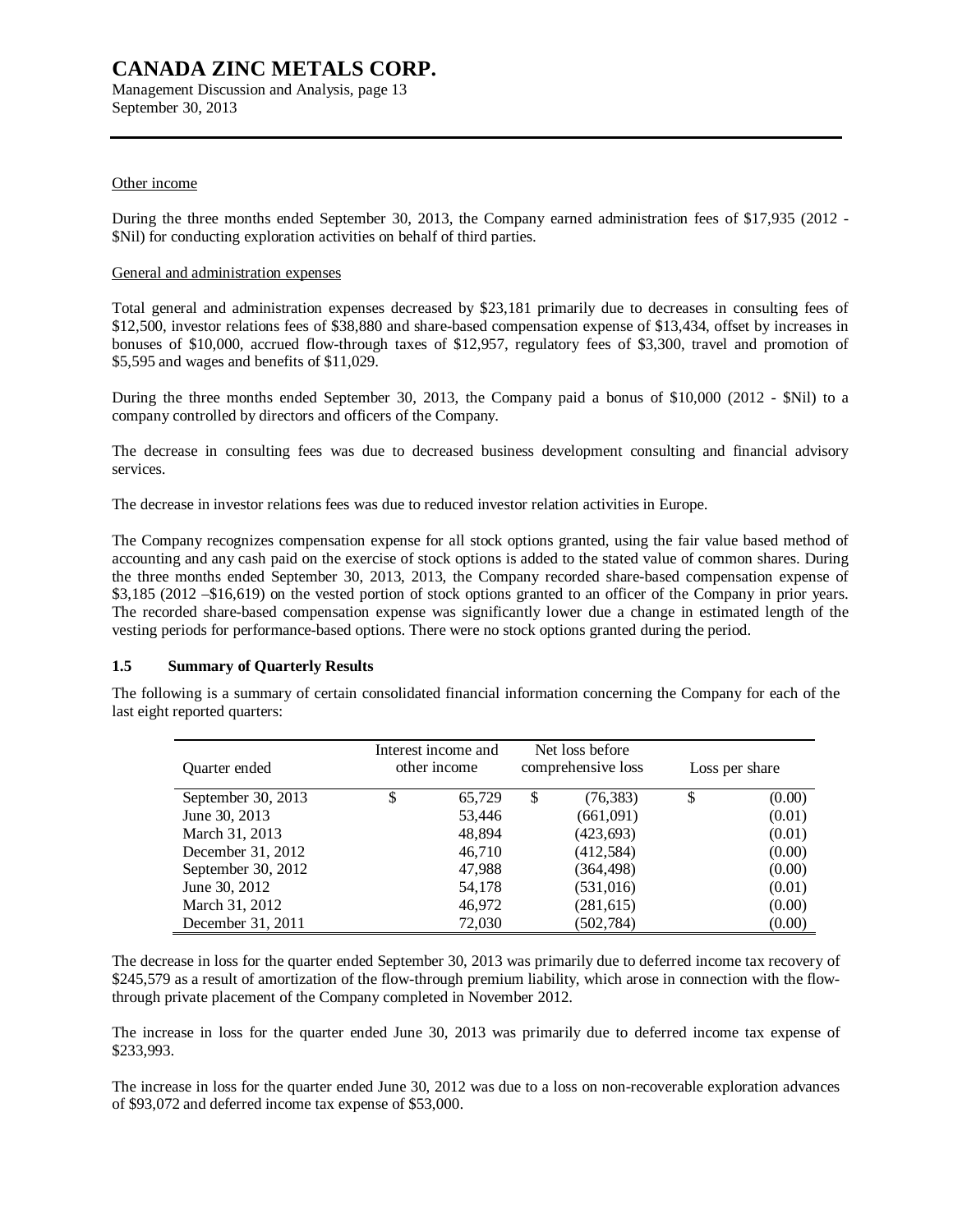Management Discussion and Analysis, page 14 September 30, 2013

#### **1.6/1.7 Liquidity and Capital Resources**

The Company reported working capital of \$12,022,164 at September 30, 2013 compared to working capital of \$14,625,726 at June 30, 2013, representing a decrease in working capital of \$2,603,562. The decrease in working capital was a result of exploration and evaluation and general administrative expenditures offset by proceeds from the financing of \$500,000 completed by the Company in September of 2013. Net cash decreased by \$1,380,031 from \$13,028,707 at June 30, 2013 to \$11,648,676 at September 30, 2013.

During the three months ended September 30, 2013, the Company utilized its cash and cash equivalents as follows:

- (a ) \$480,082 was used in operating activities, consisting primarily of general and administrative expenditures and changes in non-cash items;
- (b ) \$1,324,567 was used for exploration of mineral resource properties and \$37,057 was used for acquisition of equipment and camp upgrades;
- (c ) \$37,100 was used for the purchase of marketable securities;
- (d ) \$10,475 was used for the purchase of 49,000 common shares of the Company at a weighted average price of \$0.21 per share under the Normal Course Issuer Bid ("NCIB"), which commenced on July 31, 2009 and was subsequently extended in August 2010, 2011, 2012 and 2013;
- (e ) \$496,750 was received from the private placement net of regulatory filing fees of \$3,250; and
- (f ) \$12,500 was received from exercise of 50,000 share options at a price of \$0.25.

The Company is engaging in a NCIB because it believes that the market price of its common shares at times does not properly reflect the underlying value of the Company. The purpose of the bid is to reduce dilution of the Company's shares and to enhance the potential future value of the common shares which remain outstanding, thus increasing long term shareholder value. Purchases connected with this bid will be conducted through Canaccord Genuity Corp.'s offices in Vancouver. The Company will pay the market price of the common shares at the time of acquisition and will not purchase more than 2% of the total issued and outstanding common shares within any 30 day period.

Current assets excluding cash as at September 30, 2013 include receivables of \$210,201, which consisted of HST recoverable of \$131,240, interest receivable on security deposits of \$1,574 and other receivables of \$77,387, representing recoverable exploration expenditures, recoverable mineral exploration tax credits ("METC") of \$826,103, prepaid expenses of \$23,865 and marketable securities with a fair market value of \$710,266. Current assets excluding cash as at June 30, 2013 include receivables of \$42,809, which consisted of HST recoverable of \$42,210, interest receivable on short-term investments of \$539 and other receivables of \$60, recoverable mineral exploration tax credits ("METC") of \$826,103, prepaid expenses of \$10,255 and marketable securities with a fair market value of \$1,078,980.

The Company applied for the 20% BC METC and the enhanced tax credit of an additional 10% for Mountain Pine Beetle affected areas, on qualified mining exploration costs incurred by the Company. The Company filed the BC METC application for \$826,103 for its fiscal 2012, which is pending assessment by Canada Revenue Agency.

Current liabilities as at September 30, 2013 consisted of trade payables and accrued liabilities of \$1,396,947, mainly consisting of exploration invoices, and flow-through premium liability recorded in connection with the November 2012 private placement of \$30,914. The flow-through premium liability does not represent a cash liability to the Company and will be fully amortized to the statement operations and comprehensive loss once the Company incurs \$3,000,000 in exploration expenditures qualifying for the flow-through program. Current liabilities as at June 30, 2013 consisted of trade payables and accrued liabilities of \$342,818, amounts due to related parties of \$18,310 and flow-through premium liability of \$276,493.

The other sources of funds potentially available to the Company are through the exercise of outstanding stock options and share purchase warrants. See Item 1.15 – Other Requirements – Summary of Outstanding Share Data. There can be no assurance, whatsoever, that any or all of these outstanding exercisable securities will be exercised.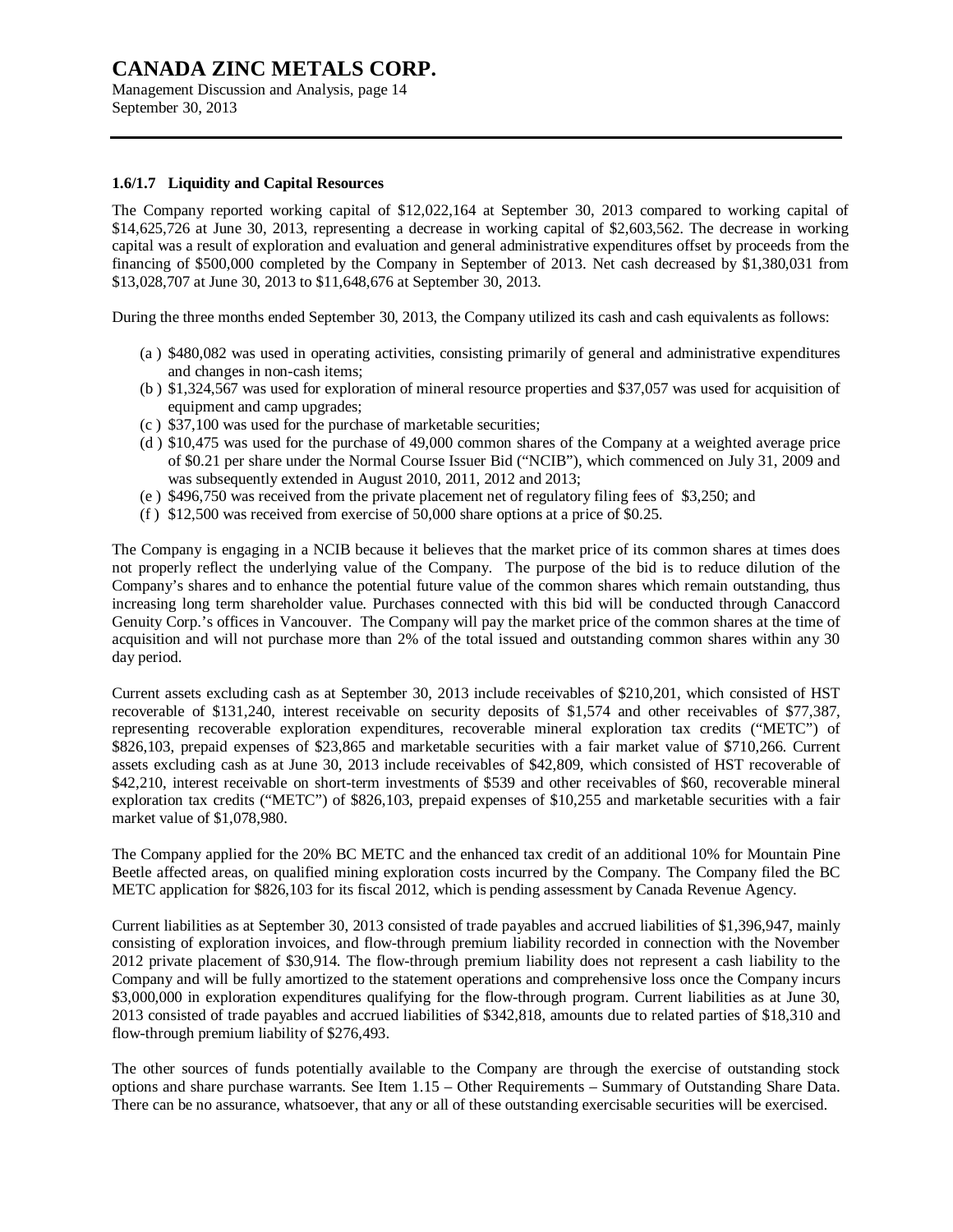Management Discussion and Analysis, page 15 September 30, 2013

The Company has and may continue to have capital requirements in excess of its currently available resources. In the event the Company's plans change, its assumptions change or prove inaccurate, or its capital resources in addition to projected cash flow, if any, prove to be insufficient to fund its future operations, the Company may be required to seek additional financing. Although the Company has been successful in raising the above funds, there can be no assurance that the Company will have sufficient financing to meet its future capital requirements or that additional financing will be available on terms acceptable to the Company in the future.

The Company's overall success will be affected by its current or future business activities. The Company is currently in the process of acquiring and exploring its interests in resource properties and has not yet determined whether these properties contain mineral deposits that are economically recoverable. The continued operations of the Company and the recoverability of expenditures incurred in these resource properties are dependent upon the existence of economically recoverable reserves, securing and maintaining title and beneficial interest in the properties, obtaining necessary financing to explore and develop the properties, and upon future profitable production or proceeds from disposition of the resource properties.

The Company is exposed in varying degrees to a variety of financial instrument related risks.

#### *Credit Risk*

Credit risk is the risk that one party to a financial instrument will fail to discharge an obligation and cause the other party to incur a financial loss. The Company's primary exposure to credit risk is on its bank deposits of \$11,648,676. As all bank accounts are held with a major bank in Canada, there is a concentration of credit risk with one bank in Canada. This risk is managed by using a major bank that is a high credit quality financial institution as determined by rating agencies.

The Company's secondary exposure to credit risk is on its receivables. This risk is minimal as receivables consist primarily of refundable government sales taxes, exploration tax credits and interest accrued on GIC investments. Other receivables, representing recoverable exploration expenditures, were collected subsequent to September 30, 2013.

#### *Liquidity Risk*

Liquidity risk arises through the excess of financial obligations over available financial assets due at any point in time. The Company's objective in managing liquidity risk is to maintain sufficient readily available reserves in order to meet its liquidity requirements at any point in time. The Company achieves this by maintaining sufficient cash and cash equivalents. As at September 30, 2013, the Company was holding cash deposits of \$11,648,676 to settle current cash liabilities of \$1,396,947. Management believes it has sufficient funds to meet its current obligations as they become due and to fund its exploration projects and administrative costs.

#### *Market risk*

Market risk is the risk of loss that may arise from changes in market factors such as interest rates, foreign exchange rates, and commodity and equity prices. These fluctuations may be significant and the Company, as all other companies in its industry, has exposure to these risks.

#### *Interest Rate Risk*

The Company is exposed to interest rate risk as its bank treasury account earns interest income at variable rate of prime less 1.5%.

#### *Currency Risk*

The Company operates in Canada and is therefore not exposed to significant foreign exchange risk arising from transactions denominated in a foreign currency.

#### *Price risk*

The Company is exposed to price risk with respect to commodity and equity prices. Equity price risk is defined as the potential adverse impact on the Company's earnings due to movements in individual equity prices or general movements in the level of the stock market. Commodity price risk is defined as the potential adverse impact on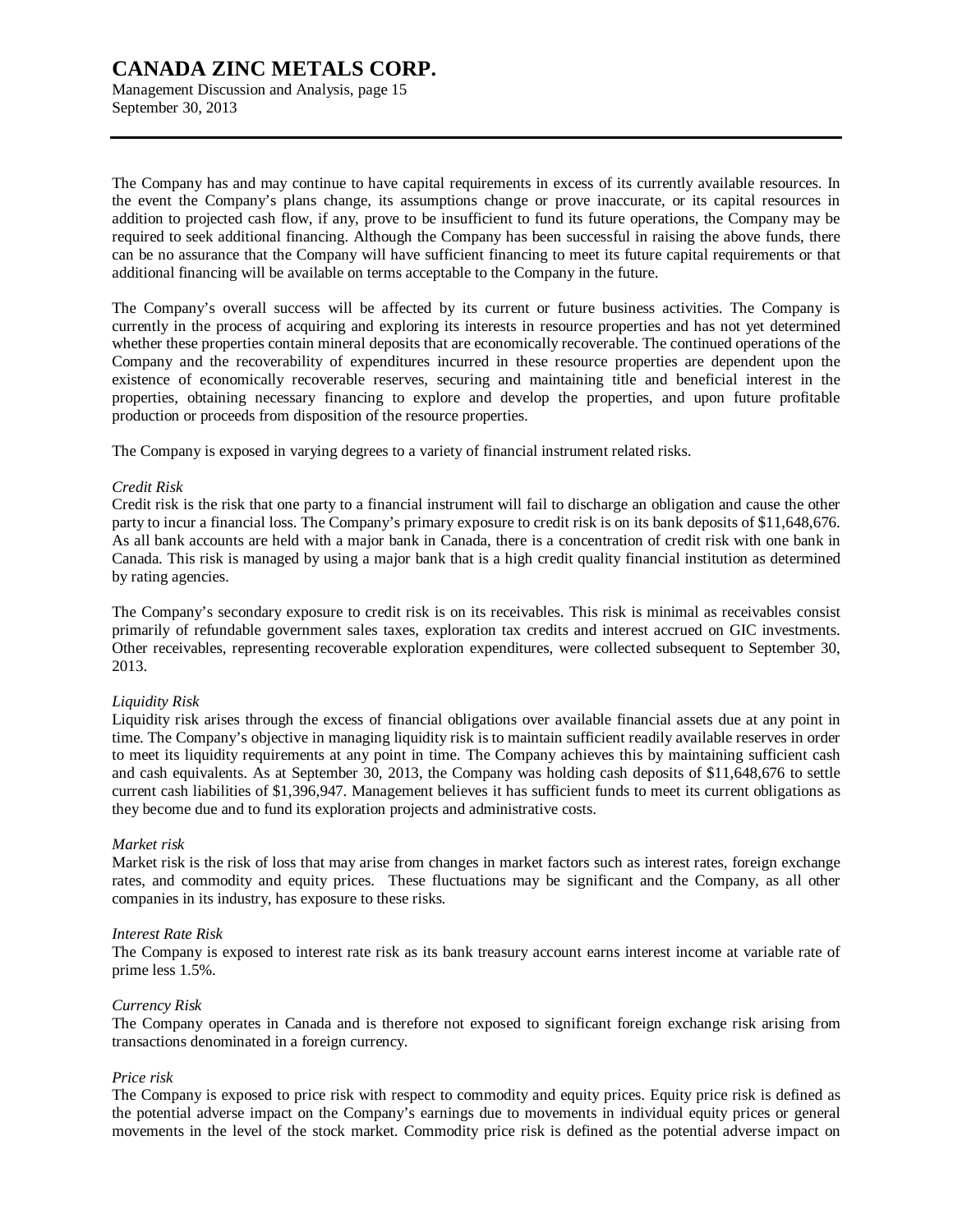Management Discussion and Analysis, page 16 September 30, 2013

earnings and economic value due to commodity price movements and volatilities. The Company closely monitors certain commodity prices, individual equity movements, and the stock market to determine the appropriate course of action to be taken by the Company.

The Company also maintains investments in certain marketable securities. There can be no assurance that the Company can exit these positions if required, resulting in proceeds approximating the carrying value of these securities.

#### **1.8 Off-Balance Sheet Arrangements**

The Company does not utilize off-balance sheet arrangements.

#### **1.9 Transactions with Related Parties**

The remuneration of directors and other key management personnel during the period ended September 30, 2013 and 2012 were as follows:

| Three months ended September 30,        |    | 2013    | 2012    |
|-----------------------------------------|----|---------|---------|
| Bonuses (ii)                            | \$ | 10,000  | \$      |
| Consulting fees (iii)                   |    | 3,750   | 3,750   |
| Directors fees (iv)                     |    | 12,500  | 12,500  |
| Exploration and evaluation expenditures |    |         |         |
| (geological consulting) (v)             |    | 35,004  | 35,004  |
| Management and administration (i)       |    | 88,500  | 88,500  |
| Share-based payments (vi)               |    | 3,185   | 14,321  |
| Total                                   | J  | 152,939 | 154,075 |

(i) On May 1, 2007, the Company entered into a management and administrative agreement with Varshney Capital Corp. ("VCC"), a company with two common directors, whereby the Company agreed to pay management and administrative fees of \$12,500 and \$5,000 per month, respectively. Effective July 1, 2011, the agreement was amended to increase the monthly management fee to \$24,500.

During the three months ended September 30, 2013, the Company paid or accrued \$73,500 (2012 –  $$73,500$ ) for management fees and  $$15,000 (2012 - $15,000)$  for administrative fees to VCC.

- (ii) the Company paid bonus of \$10,000 (2012 \$Nil) to a company controlled by directors and officers of the Company;
- (iii) the Company paid or accrued \$3,750 (2012 \$3,750) for consulting fees to a company controlled by a director;
- (iv) the Company paid or accrued \$12,500 (2012 \$12,500) in directors fees to five directors of the Company;
- (v) the Company paid or accrued exploration and evaluation costs of \$35,004 (2012 \$35,004) to a company owned by an officer of the Company; and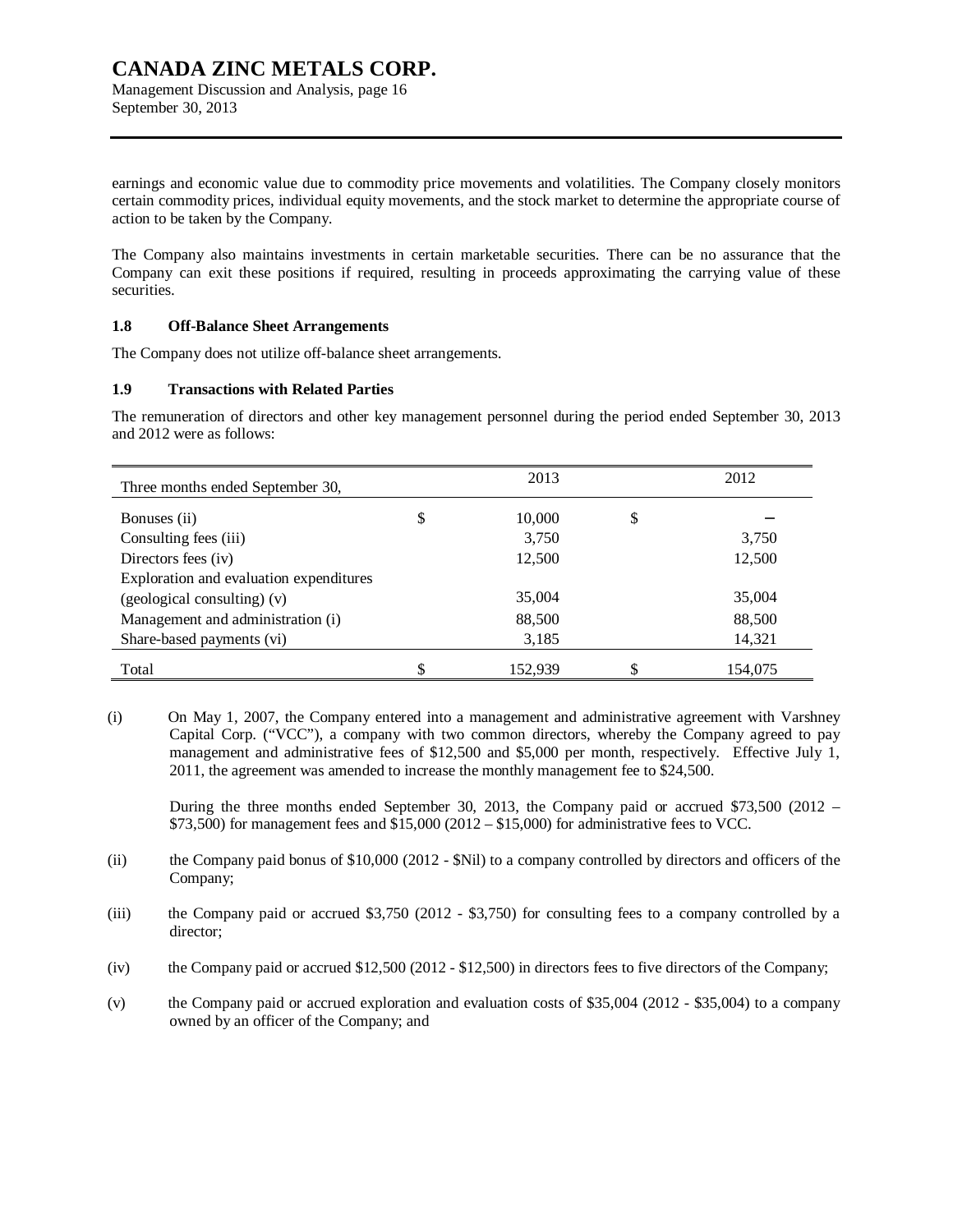Management Discussion and Analysis, page 17 September 30, 2013

(vi) Share-based payments are the fair value of options that have been granted to directors and executive officers and the related compensation expense recognized over the vesting periods.

As at September 30, 2013, \$Nil (June 30, 2013 - \$18,310) was due to directors and officers of the Company for consulting fees and reimbursement of business expenses.

#### **1.10 Fourth Quarter**

During the fourth quarter ended June 2013, the Company received multi-year exploration permits from the British Columbia Ministry of Energy, Mines and Natural Gas for the Yuen property and the North Kechika regional properties and date extensions for its existing multi-year permits for the Akie, Pie and Mt. Alcock properties. The Company has also received approval for the construction of a temporary exploration camp on the Mt. Alcock property. The camp will increase logistical efficiencies and service exploration efforts to the northwest between Mt. Alcock and North Kechika.

In April 2013, the Company negotiated a special interest rate of 1.5% on its treasury with its main financial institution and consolidated all its cash accounts.

In June 2013, the Company commenced its 2013 exploration program that included diamond drilling planned for the Akie property and an expansion of the 2012 airborne VTEM survey.

During the quarter ended June 30, 2013, the Company incurred a loss before comprehensive loss of \$661,091 (2012 – \$531,016). The increase in loss during the quarter was primarily a result of deferred income tax expense of \$233,993 (2012 - \$74,305).

Other significant trends and accounts during the quarter ended June 30, 2013 included the following:

- the flow-through Part XII.6 tax of \$58,718 (2012- \$Nil) accrued as a result of the "look-back" renunciation of the November 2012 private placement's subscription amounts to the flow-through shareholders;
- professional fees of \$45,677 (2012 \$57,306) including legal costs related to 2013 AGM and audit fees for fiscal 2013;
- travel and promotion costs of \$73,270 (2011 \$113,763) incurred by directors attending trade conferences and promotional events; and
- exploration expenditures of \$481,775 including costs related to 2013 VTEM survey of \$313,155.

#### **1.11 Proposed Transactions**

The Company does not have any proposed transactions as at September 30, 2013 other than as disclosed elsewhere in this document.

#### **1.12 Critical Accounting Estimates**

The Company does not have any off-balance sheet arrangements as at September 30, 2013.

#### **1.13 Changes in Accounting Policies including Initial Adoption**

The financial information presented in this MD&A has been prepared in accordance with International Financial Reporting Standards. Our significant accounting policies are set out in Note 2 of the audited consolidated financial statements of the Company, as at and for the year ended June 30, 2013.

The accounting policies adopted in the preparation of the condensed consolidated interim financial statements are consistent with those followed in the preparation of the Company's annual consolidated financial, except for the adoption of new standards and interpretations effective as of July 1, 2013. The new standards and amendments are disclosed in detail in Note 2 of the condensed consolidated interim financial statements for the three months ended September 30, 2013. These include *IFRS 10* Consolidated Financial Statements, *IFRS 11* Joint Arrangements, *IFRS 12* Disclosure of Interest in Other Entities and *IFRS 13* Fair Value Measurement. The adoption of these standards